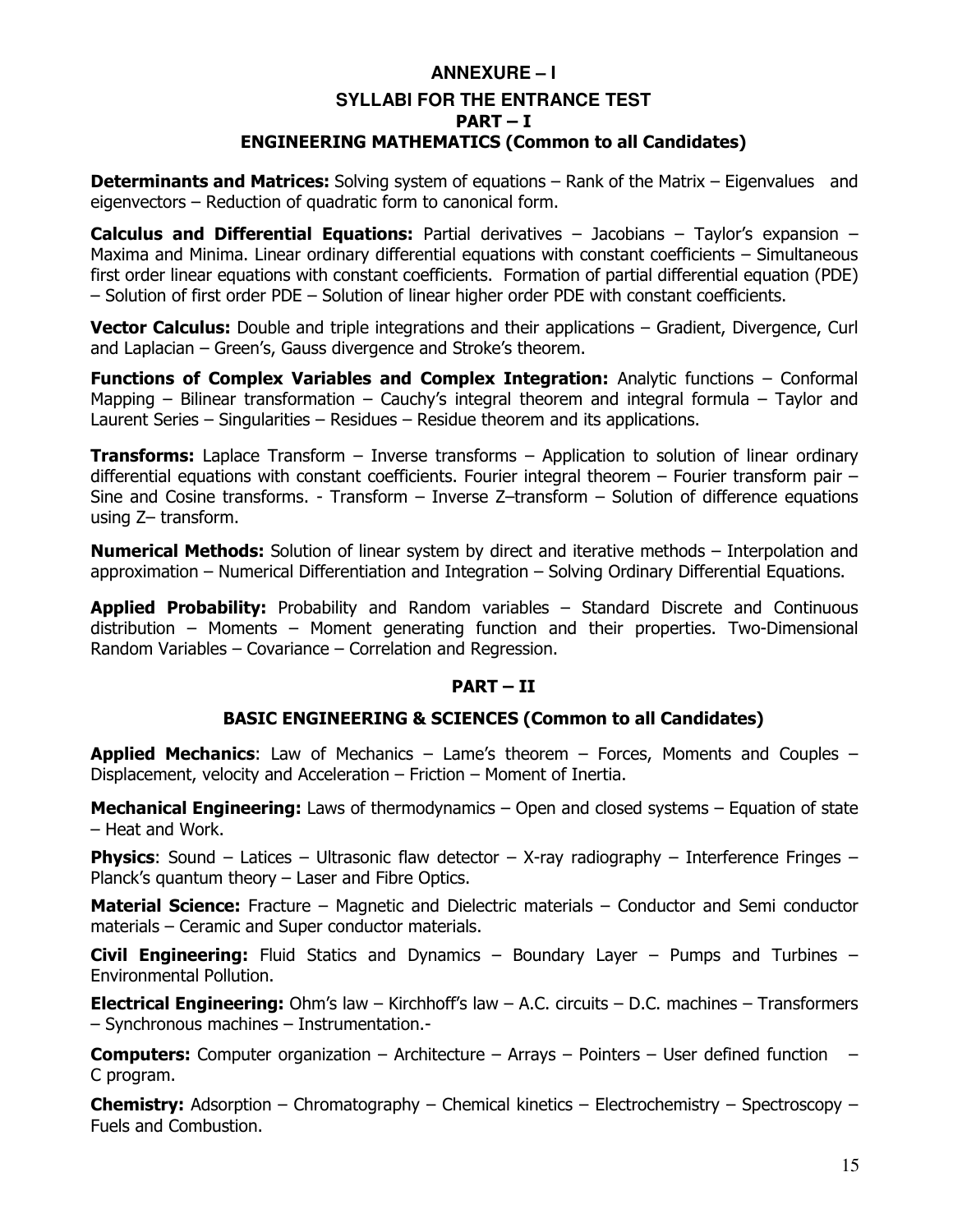## **PART – III (Group A)**

## **1. CIVIL ENGINEERING**

**Structural Engineering:** Mechanics: Stress-Strain Relationships – Principal stresses and Principal strain in two dimension and three dimension. Composite Bars – Composite Beams – Elastic Constants. Beams and Bending – Shear Force and Bending Moment Diagrams – Flexural and shear Stresses. Slope and Deflection of Beams. Thin and Thick Cylinders. Torsion. Theories of Failure – Unsymmetrical Bending – Curved Beams – Theories of Columns. Combined Direct and Bending Stresses.

**Structural Analysis:** Static and Kinematic Indeterminacy – Energy Principles – Deflection of pin jointed plane frames – rigid frames. Classical Method of Analysis of indeterminate structures (Slope deflection and Moment Distribution) – Matrix Method. Arches and Suspension Bridges – Influence Line for Determinate and Indeterminate Structures. Plastic Analysis of Structures.

**Building Materials:** Cement – Concrete – properties of ingredients – Mix Design – Quality Control – Special Concrete – Concreting Methods – Brick – Brick Masonry – Stone – Timber – Steel.

**Concrete Structures:** Design Methods – Limit State Design for beams, slabs, columns and footings – retaining walls – water Tanks. Prestressed Concrete – Principles – Methods – Losses – Deflection – Design.

**Steel Structures:** Steel Sections – Connections – Design of Tension and Compression Members – Beams, Column Bases – Plate Girders and Trusses.

#### **Soil Mechanics and Foundation Engineering:**

**Soil Mechanics:** Nature of soil – phase relationships – soil classification; Soil water – static pressure – effective stress principle; permeability – seepage; Stress distribution in soil – Consolidation (Terzaghi's one dimension consolidation theory); Compaction shear strength of soil – Mohr - Coulomb theory – determination of shear strength by different methods; Slope stability analysis – protection measures.

**Foundation Engineering:** Site investigation – scope and objectives – drilling techniques – depth and spacing of boreholes – sampling techniques – penetration tests (SPT and SCPT) – plate load test – selection of foundation; Foundation types – shallow foundation – bearing capacity (Terzaghi's Theory and BIS formula) – allowable bearing pressure – bearing capacity from field tests – settlement of foundation – allowable settlement – Codal provisions; Design of foundations – Isolated, combined and raft foundation; Pile foundations – static and dynamic pile driving formulae (Engineering News and Hiley method) – Pile groups – capacity and settlement – Codal provisions – pile load test – negative friction on piles; Earth pressure theories – Earth pressure on retaining walls – stability analysis of retaining wall.

**Transportation Engineering: Highway Planning:** Road Classification, Geometric Design of Highways, Construction of Earth, WBM, Bituminous and concrete roads, Design of flexible and rigid pavements. Drainage of roads, Maintenance of roads. Railways, Airways, Docks and Harbour Planning: Railway alignment components of permanent way, geometric design Airport planning, components of airport, site selection, planning for terminal building, runways. Harbour planning, components of harbour, inland water transport. Traffic Engineering: Traffic characteristics, Traffic surveys, Traffic Signals, Road markings and signs.

**Water Resources Engineering:** Fluid Mechanics and hydraulics: Properties of fluids. Fluid statics and relative equilibrium. Basic concepts of fluid flow – kinematics and dynamics. Concept of system and control volume application to continuity, momentum and energy equations. Dimensional analysis and model studies. Laminar and turbulent flow through pipes. Boundary layers. Steady uniform and gradually varied flow in open channels. Rapidly varied flows. Turbines and pumps and positive displacement pumps.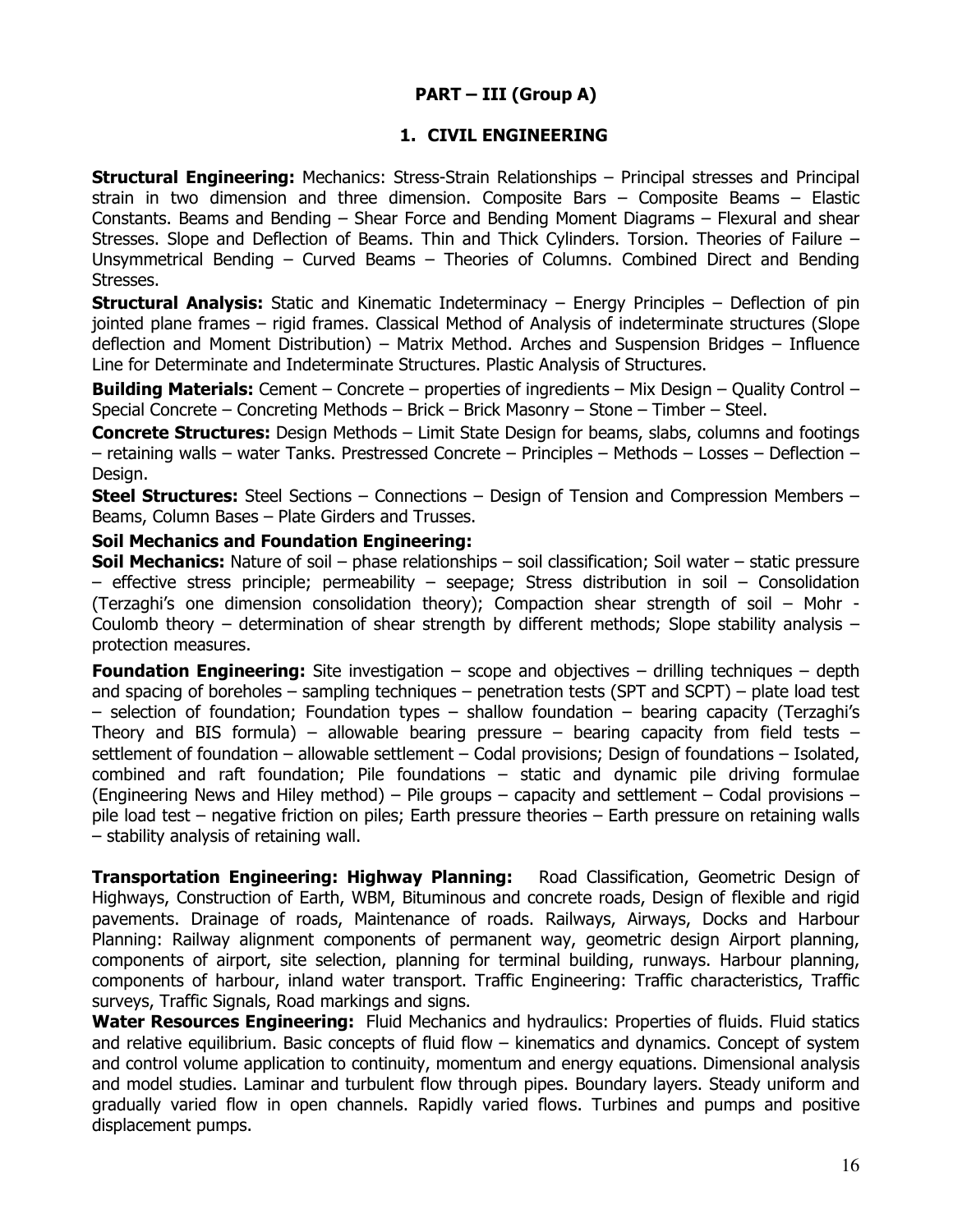**Hydrology and Ground Water:** Hydrometeorology. Hydrologic cycle. Precipitation and its measurements. Abstractions. Runoff estimation. Hydrograph analysis. Unit Hydrograph. Hydrologic extremes floods and droughts. Rainwater harvesting. Properties of aquifer. Groundwater development. GEC norms. Well hydraulics. Steady and unsteady flows. Ground water quality.

Irrigation Engineering: Irrigation system. National water policy. Components of irrigation network. Design of lined and unlined channels. Waterways, head works, gravity dams and spillways. Design of weirs on permeable foundation. Soil water relations. Crop water requirements. Irrigation scheduling and methods. Duty, delta and base period. Irrigation water quality. Irrigation water management. Participatory approach.

**Environmental Engineering:** Water and waste water Engineering; Water requirements; water demand; quality standards; Development of water supply source, conveyance system; basic unit processes and operations for water treatment; water distribution; sewage characteristics; sewage treatment, primary and secondary treatment of sewage, sludge disposal, sewage disposal.

Air Pollution and Control: Types of Pollutants, their sources and impacts, air pollution meteorology, air pollution control, air quality standards and limits.

**Noise pollution and Control:** Impacts of noise, permissible limits of noise pollution, measurement of noise and control of noise pollution.

**Surveying:** Chain surveying, compass surveying – plane table surveying – levelling – theodolite surveying – Temporary and permanent adjustments for level and theodolite – trigonometric levelling – tacheometry – traversing – contouring – Computation of areas and volumes. Curve Setting – simple, compound and reverse curves – transition curves – vertical curves – Electromagnetic distance measurement – Total station – construction surveying – hydrographic surveying – route survey – triangulation – astronomical survey.

## **2. COMPUTER SCIENCE AND ENGINEERING / INFORMATION TECHNOLOGY**

**Applied Probability And Operations Research:** Random Processes, Probability Distributions, Queuing Models and Simulation, Testing of Hypothesis, Design of Experiments.

**Discrete Mathematical Structures:** Formal Language and Automata - Graph Theory.

**Compiler Design:** Optimization – Code Generation – Implementation – Principles of Programming Languages – Programming Paradigms.

**Operating Systems And System Software:** Process Management, Storage Management, I/O Systems, Design and Implementation of LINUX OS, assemblers, Loaders, Linkers, Macro Processors.

**Distributed Systems:** Communication and Distributed Environment, Distributed Operating Systems, Distributed Shared Memory, Protocols, Fault Tolerance and Distributed File Systems, Distributed Object Based Systems.

**Programming And Data Structures:** Problem Solving Techniques, Trees, Hashing and Priority Queues, Sorting, Graph, Heap Search.

**Algorithm Analysis And Design Techniques**: Dynamic Programming, Greedy Algorithms, Advanced Algorithms, NP Completeness and Approximation Algorithms.

**Microprocessors And Microcontrollers** - **Computer Architecture And Organization :** Digital Fundamentals, Combinational Circuits, Synchronous and Asynchronous Sequential Circuits, Instruction Set Architecture(RISC,CISC,ALU Design)**,** Instruction Level Parallelism, Processing Unit and Pipelining, Memory Organization.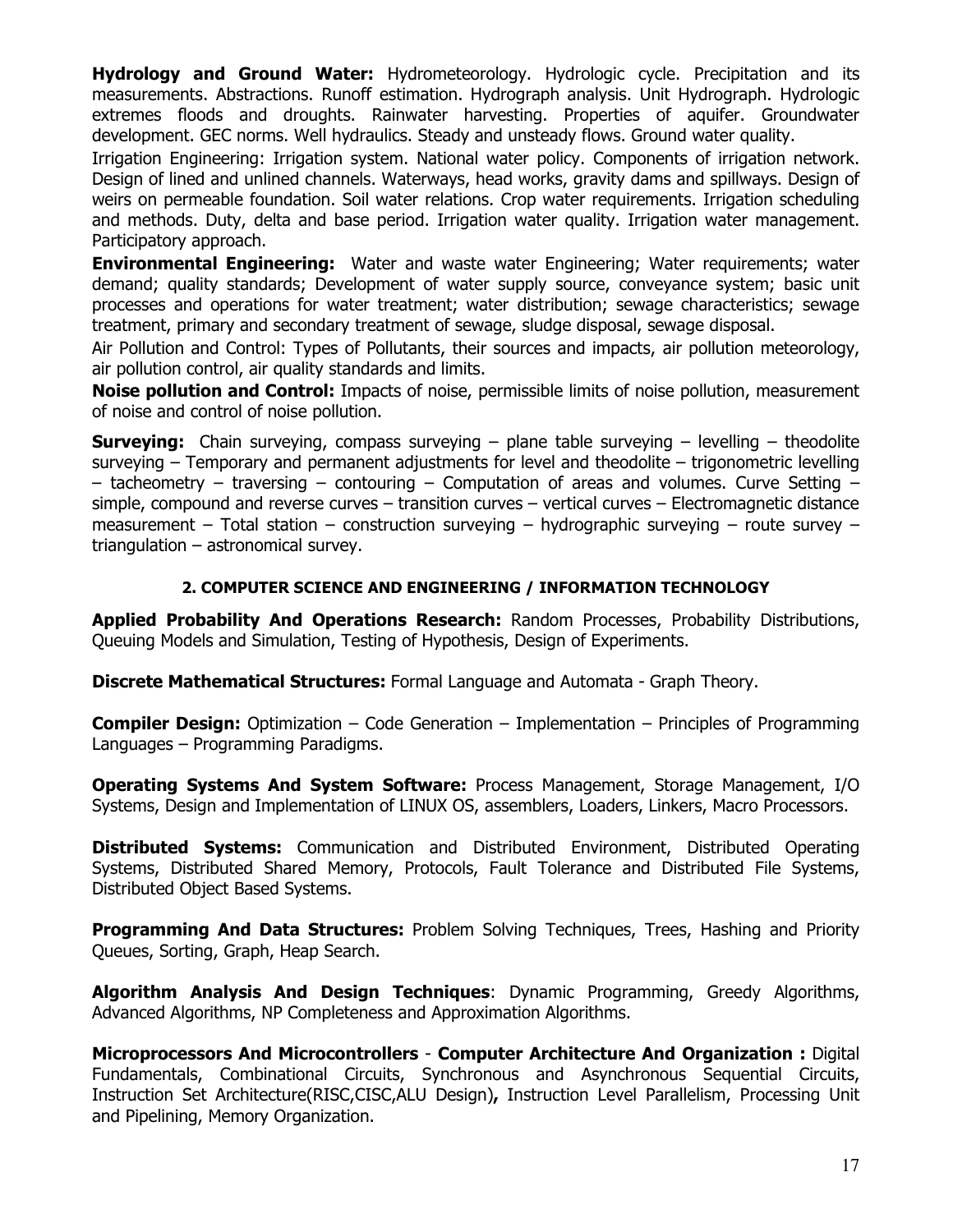### **Digital Signal Processing:** FFT, Filter Design.

**Computer Networks**: Data Communication Systems, Applications.

**Database Management Systems:** Relational Model, Database Design, Implementation Techniques, Distributed Databases, Object Oriented Databases, Object Relational Databases, Data Mining and Data Warehousing.

**Software Engineering Methodologies** : Software Product and Processes - Software Requirements Management - Requirement Engineering, Elicitation, Analysis, Requirements Development and Validation, Requirements Testing - Object Oriented Analysis And Design – Modular Design, Architectural Design, User Interface Design, Real Time Software Design, System Design, Data acquisition System - Software Testing And Quality Assurance - SQA Fundamentals, Quality Standards, Quality Metrics, Software Testing Principles, Defects, Test Case Design Strategies, Software Quality and reusability, Software Project Management, Software Cost Estimation, Function Point Models, Software Configuration Management, Software Maintenance.

**Artificial Intelligence**: Intelligent Agents, Search Strategies, Knowledge Representation, Learning, Applications.

**Mobile Computing**: Wireless Communication Fundamentals, Telecommunication Systems, Wireless Networks.

**Security In Computing :** Program Security, Security in Operating Systems, Database and Network Security, Scientific Computing, Information Coding Techniques, Cryptography, Network Security.

## **3. ELECTRICAL AND ELECTRONICS ENGINEERING**

**Electrical Circuits and Fields:** KCL, KVL, Nodal & Mesh analysis, transient response of D.C and A.C networks; sinusoidal steady-state analysis; resonance in electrical circuits; concepts of ideal voltage and current sources, network theorems, driving point admittance and transfer functions of two port network, three phase circuits; Fourier series and its application; Gauss theorem, electric field intensity and potential due to point, line plane and spherical charge distribution, dielectric, capacitance calculations for simple configurations; Ampere's and Biot-Savart' law, inductance calculations for simple configurations.

**Electrical Machines:** Single phase transformer – equivalent circuit, phasor diagram, tests, regulation and efficiency; three phase transformer –connections; auto transformer; principles of energy conversion, windings of rotating machines; D.C generators and motors-characteristics, starting and speed control, armature reaction and communication: three phase induction motors-performance characteristics, starting and speed control; single-phase induction motors; synchronous generators – performance, regulation; synchronous motors – starting characteristics, applications, synchronous condensers; fractional horsepower motors: permanent magnet and stepper motors.

**Power Systems:** Electric power generation – thermal, hydro, nuclear; transmission line parameters; steady –state performance of overhead transmission lines and cables and surge propagation; distribution system, insulators , bundle conductors, corona and radio interferences effects; per-unit quantities; bus admittance and impedance matrices; load flow; voltage control and power factor correction; economic operation; symmetrical components, analysis of symmetrical and unsymmetrical faults; principle of over current, differential and distance protections; concepts and solid state relays and digital protection; circuit breakers; principles of system stability –swing curves and equal area criterion; HVDC system – Principle of operation, control and design consideration, HVDC circuit breaking; FACTS - Reactive power control, Uncompensated transmission line, Series compensation, SVC, thyristor control, series capacitor, static synchronous compensator, UPFC and applications.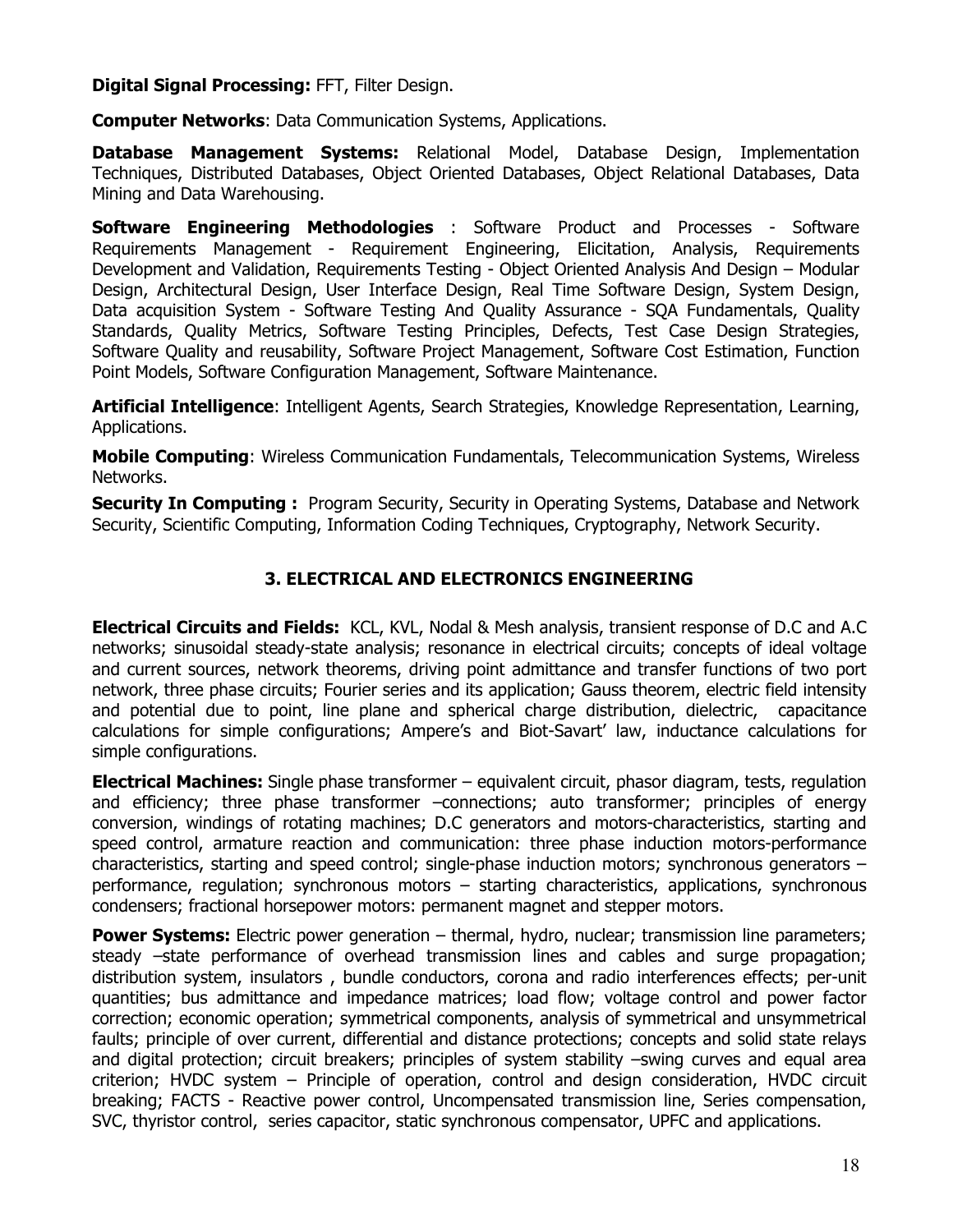**Control Systems:** Principles of feedback; transfer function; block diagram; steady –state errors; stability-Routh and Nyquist criteria; Bode plots; compensation; root loci; elementarystate variable formulation; state transition matrix and response for Linear time Invariant systems.

**Power Electronics and Drives:** Semiconductor power devices-diodes, transistors, thyristors, triacs, GTO, MOSFETs and IGBTs-static characteristic and principles of operation; triggering circuits; phase control rectifiers; bridge converters-fully controlled and half controlled; principles of choppers and inverters, basic concepts of adjustable speed dc and ac drives.

**Microprocessor and Microcontrollers:** Microprocessor : General 8 bit microprocessor Architecture-8085, 8086 processor – Architecture, Memory, I/O interfacing, Instruction set, Addressing modes, Timing diagram & delays, Machine cycles, Interrupts, counters, Assembly language programming. Microcontrollers: 8 bit microcontroller -8051 architecture, bus configuration, Instruction sets, programming & applications.

**Digital Signal Processing:** Analog signals - sampling & Aliasing- Discrete time signals & systems – LTI systems – Convolution sum-Difference equation representation-Z Transform & its Inverse – Discrete Fourier series & Fourier transform- Radix 2 FFT – Decimation in me and frequency – Inverse DFT using FFT – Analog Butterworth & Chebyshev filter design –IIR & FIR filter design and Realization.

**High Voltage Engineering:** Causes of overvoltages and its effects on power system – Lightning, switching surges and temporary overvoltages – concepts of reflections and refraction of travelling waves. Dielectric breakdown- Gaseous breakdown – Vacuum breakdown, Corona discharges – Generation of high voltage, High current and its measurements – DC, AC, impulse voltages and currents; High Resistance with series ammeter – Dividers, Resistance, Capacitance and Mixed dividers – Peak Voltmeter , CVT, Electrostatic Voltmeters – Sphere Gaps – High current shunts; High voltage testing of electrical power apparatus as per International and Indian standards – Insulation Coordination.

**Electric energy – Conservation and utilization:** Fundamentals of Electric drives – choice and applications; traction motors – characteristic features – electric braking train movement and energy consumption; Design of illumination systems and various lighting schemes; Electric heating – methods of electric heating and its types – Electric welding - Principles of the conversion of solar radiation into heat; Solar Collectors-flat-plate collectors – concentrating collector – cylindrical parabolic; Wind energy conversion system – basic principles – site selection – basic components – Classification of WECS – Types of wind machines.

### **4. ELECTRONICS AND COMMUNICATION ENGINEERING**

**Circuit Analysis:** DC Circuit analysis, Thevenin's and Norton's equivalent circuits, Sinusoidal steady state analysis, Transient and resonance in RLC circuits.

**Electronic Devices:** Diodes, Bipolar Junction Transistors, FET, MOSFET, UJT, Thyristor.

**Electronic Circuits:** Small signal amplifiers using BJT and FET devices, Large signal amplifiers, Power supplies, Feed back amplifiers, Oscillators, Pulse shaping circuits. **Digital Electronics:** Logic gates, Combinational circuits, Sequential circuits. **Linear Integrated Circuits:** Operational amplifiers and its applications, PLL, Voltage regulators, A/D and D/A converters. **Measurements**  and Instrumentation: Transducers, Digital Instruments, Display and Recording systems. **Microprocessor and its applications:** Microprocessors-8085 and 8086 architectures and interfaces, Micro-controller and applications.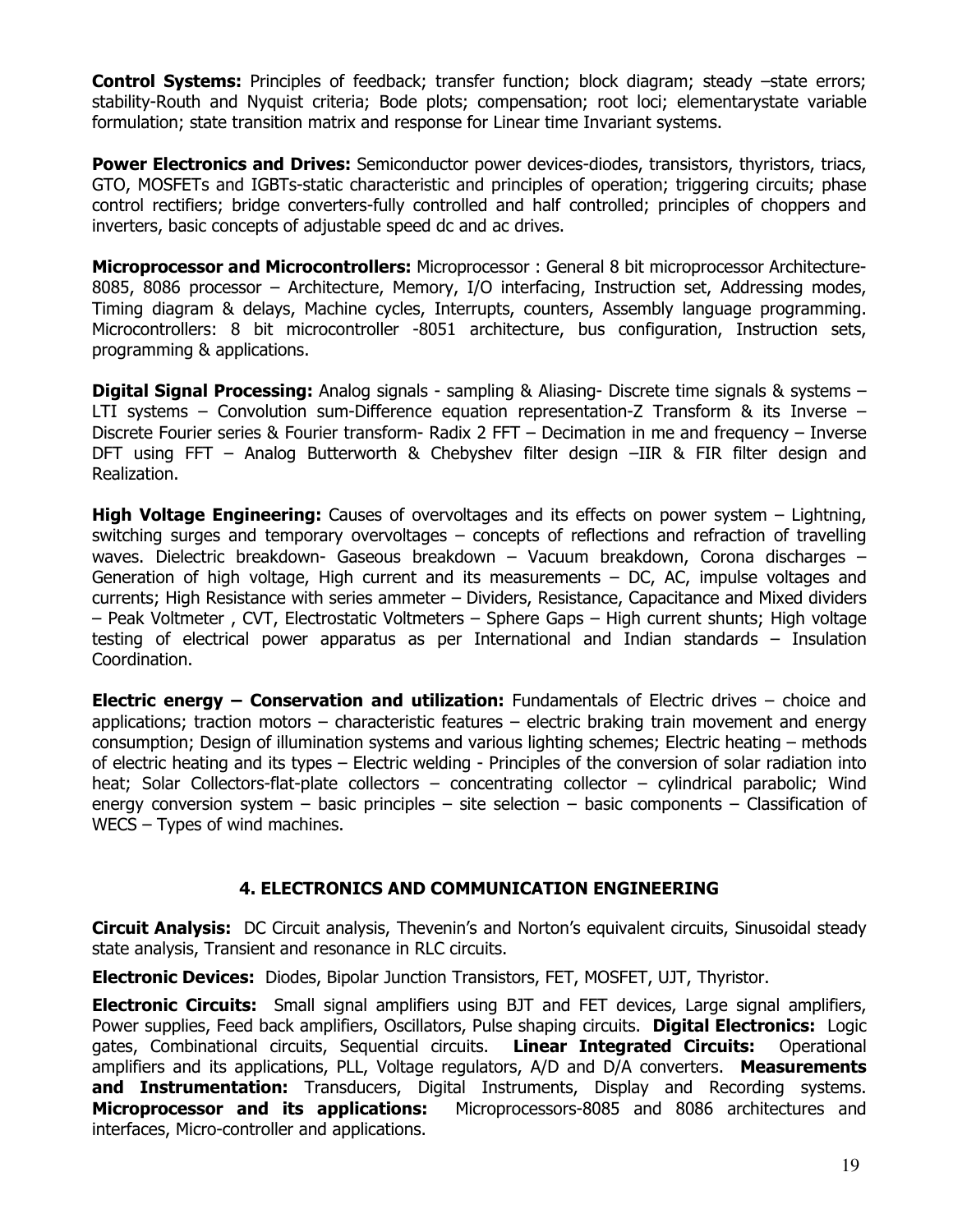**Electromagnetic Fields:** Static Electric and Magnetic fields, Time varying Electric and Magnetic fields, Maxwell equations. **Transmission Lines and Networks:** Transmission line equations, impedance matching, Filters. **EM waves and waveguides:** Guided waves, Rectangular and cylindrical waveguides. **Antennas and Propagation:** Aperture antennas, arrays, Propagation of radio waves. **Microwave Engineering:** Microwave tubes, semiconductor devices, Passive components, Microwave measurements.

**Communication Theory and Systems:** AM, FM and PM, Sampling and Quantization, PCM, DM, ADM, Multiplexing. **Digital Communication:** Base band signaling, Band pass signaling, Error control coding, Spread spectrum techniques. **Computer Communication Networks:** Definition of layers, data link protocols, Network interconnection. Message routing technologies, End-End protocols.

**Optical Communication:** Optical Fibers, optical transmitters and receivers.

**Signals and Systems:** Continuous time signals and systems-Fourier Transform, Laplace transform, Discrete time signals and systems-DTFT, DFT, Z-Transform. **Digital Signal Processing:** IIR and FIR filters, Realization and implementation, Quantization effects. **Control Systems:** Transfer function, Time and frequency response analysis, Stability analysis, state variable analysis

## **5. MECHANICAL ENGINEERING**

## **Mechanics, Kinetics and Dynamics :**

Statics of Particles, Equilibrium of Rigid bodies, Properties of Surfaces and Solids, Dynamics of Particles, Friction and Elements of Rigid Body Dynamics, Basics of Mechanisms, Gears and Gear Trains, Friction in Machine Elements, Force Analysis, Balancing, Single Degree Free Vibration, Forced Vibration, Mechanisms for Control and Vibration.

## **Strength of Materials and Design :**

Stress, Strain and Deformation of Solids, Transverse Loading on Beams and Stresses in Beams, Torsion, Deflection of Beams, Energy Principles, Thin Cylinders and Thick Cylinders, Spherical Shells, Fundamentals of Design for Strength and Stiffness of Machine Members, Design of Shafts and Couplings, Design of Fasteners and Welded Joints, Design of Springs, Design of Engine parts, Design of Bearings, Design of Flywheels, Design of Transmission Systems for Flexible Elements, Spur Gears and Parallel Axis Helical Gears, Bevel Gears, Worm Gears and Crossed Helical Gears, Design of Gear Boxes, Design of CAM, Clutches and Brakes.

## **CAD / CAM / CIM / FEA :**

Fundamentals of Computer Graphics, Geometric Modeling, Visual Realism, Assembly of Parts, CAD Standards, Fundamentals of CIM, Production Planning and Control and Computerized Process Planning, Cellular Manufacturing, Flexible Manufacturing System and Automated Guided Vehicle System, Industrial Robotics, One Dimensional Problems in FEA, Two Dimensional Scalar Variable Problems, Two dimensional vector variable Problems, Isometric Parametric Formulation.

## **Materials Science and Metallurgy :**

Constitution of alloys and phase diagrams, steels, cast iron, TTT diagram, heat treatment of ferrous and non-ferrous metal, surface modification techniques, non-metallic materials, mechanical properties and testing, crystal defects and strengthening mechanisms, conducting and semi conducting materials, magnetic and dielectric materials, Engineering ceramics, Engineering and commodity polymers.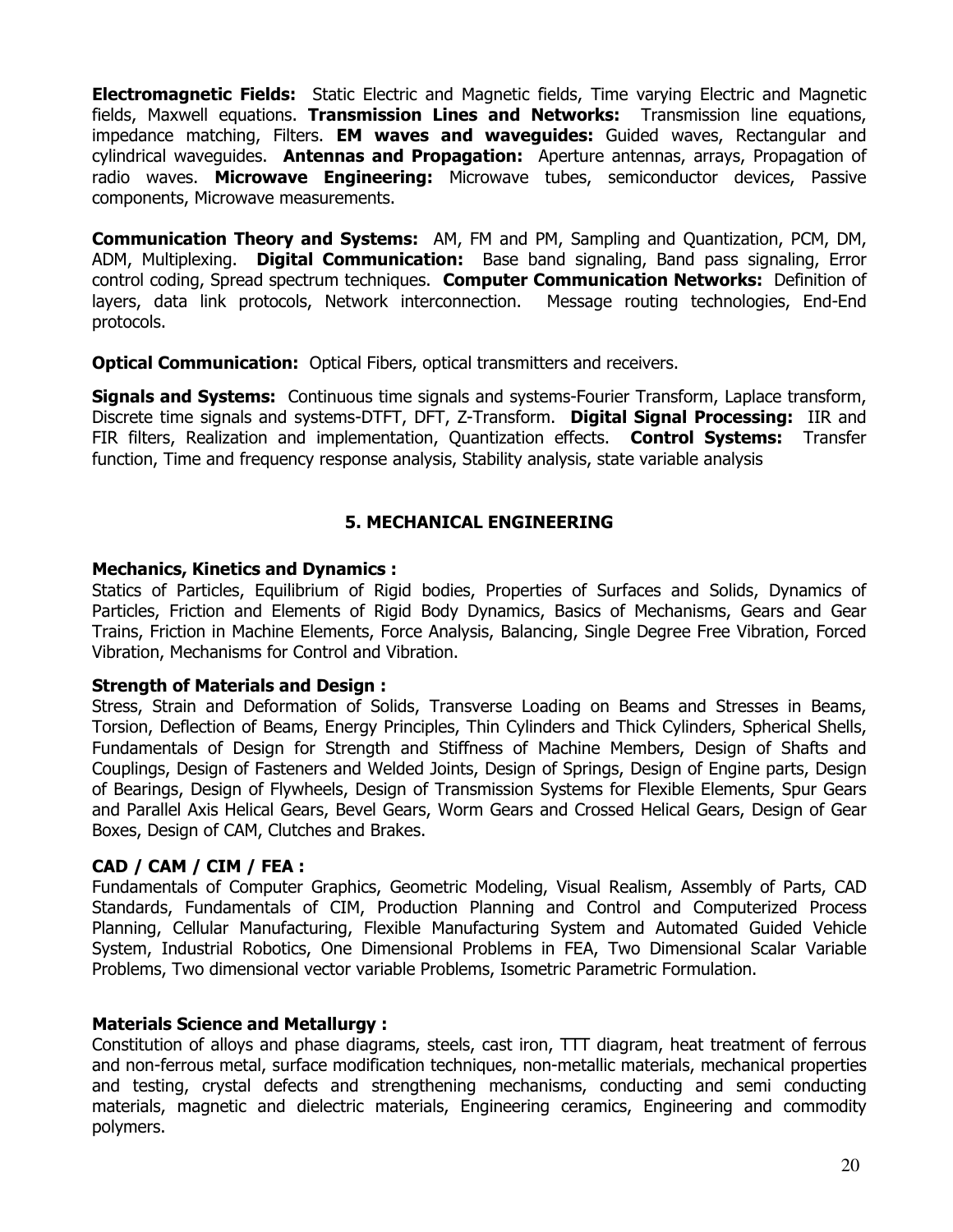### **Production Technology :**

Foundry Technology, Hot and Cold working, metal forming processes, metal joining processes, welding metallurgy, welding defects, Metal cutting, center lathe and special purpose lathe, drilling, milling, grinding, gear cutting, broaching unconventional machining processes, CNC machine tools, Part programming.

#### **Metrology and Measurements :**

Linear and angular measurements, Interferometry-laser interferometers – Types, Computer Aided Inspection, Basic concept of CMM- Types of CMM, Machine vision, Form measurement-Straightness-Flatness, Roundness, Surface finish measurement, Measurement of power, flow and temperature.

**Thermodynamics**: Basic concepts, Zeroth, First and Second laws of thermodynamics; thermodynamic system and processes; Carnot cycle. irreversibility and availability; behaviour of ideal and real gases, thermodynamic relations, properties of pure substances, calculation of work and heat in ideal processes; analysis of thermodynamic cycles related to energy conversion, Fuel and combustion.

**Heat and Mass Transfer**: Modes of heat transfer; one dimensional heat conduction, resistance concept, electrical analogy, unsteady heat conduction, fins; dimensionless parameters in free and forced convective heat transfer, various correlations for heat transfer in flow over flat plates and through pipes; thermal boundary layer; effect of turbulence; radiative heat transfer, black and grey surfaces, shape factors, network analysis; heat exchanger performance, LMTD and NTU methods.

Basic Concepts of Mass transfer – Diffusion Mass Transfer – Fick's Law of Diffusion – Steady state Molecular diffusion – Convective Mass Transfer – Momentum, Heat and Mass Transfer Analogy – Convective Mass Transfer Correlations.

Applications: Power Engineering: Steam Tables, Rankine, Brayton cycles with regeneration and reheat. I.C. Engines: air-standard Otto, Diesel cycles. Refrigeration and air-conditioning: Vapour refrigeration cycle, heat pumps, gas refrigeration, Reverse Brayton cycle; moist air: psychrometric chart, basic psychrometric processes. Turbomachinery: Pelton-wheel, Francis and Kaplan turbines – impulse and reaction principles – velocity diagrams

**Fluid Mechanics**: Fluid properties; fluid statics, manometry, buoyancy; control-volume analysis of mass, momentum and energy; fluid acceleration; differential equations of continuity and momentum; Bernoulli's equation; viscous flow of incompressible fluids; boundary layer; elementary turbulent flow; flow through pipes, head losses in pipes, bends etc.

### **PART – III (Group B)**

#### **6. AUTOMOBILE ENGINEERING**

**Mechanics:** Statics of Particles, Equilibrium of Rigid Bodies, Properties of surfaces and Solids, Dynamics of particles, Friction and Element of Rigid Body Dynamics – Basics of Mechanism, Kinematics of Linkage Mechanism, Kinematics of Cam Mechanism, Gears and Gear Trains, Friction, Force Analysis, Balancing and Vibration.

**Strength of Materials and Deign:** Stress, Strain and Deformation of solids, Transverse Loading on Beams and Stresses in Beams, Deflection of Beams, Energy Principles, Thin Cylinders and Spherical resells Torsion – Fundamentals of design for strength and Stiffness of Machine members, Design of Shaft and Couplings, Design of Fasteners and Welded Joints, Design of Spring and Engine parts, Design of Engine parts, Bearing and Flywheel, Design of Transmission system for flexible elements, Spur Gears and Parallel Axis Helical Gears, Bevel, Worm Gears and Crossed Helical Gears, Design of Gear boxes, Design of Cam, Clutches and Brakes.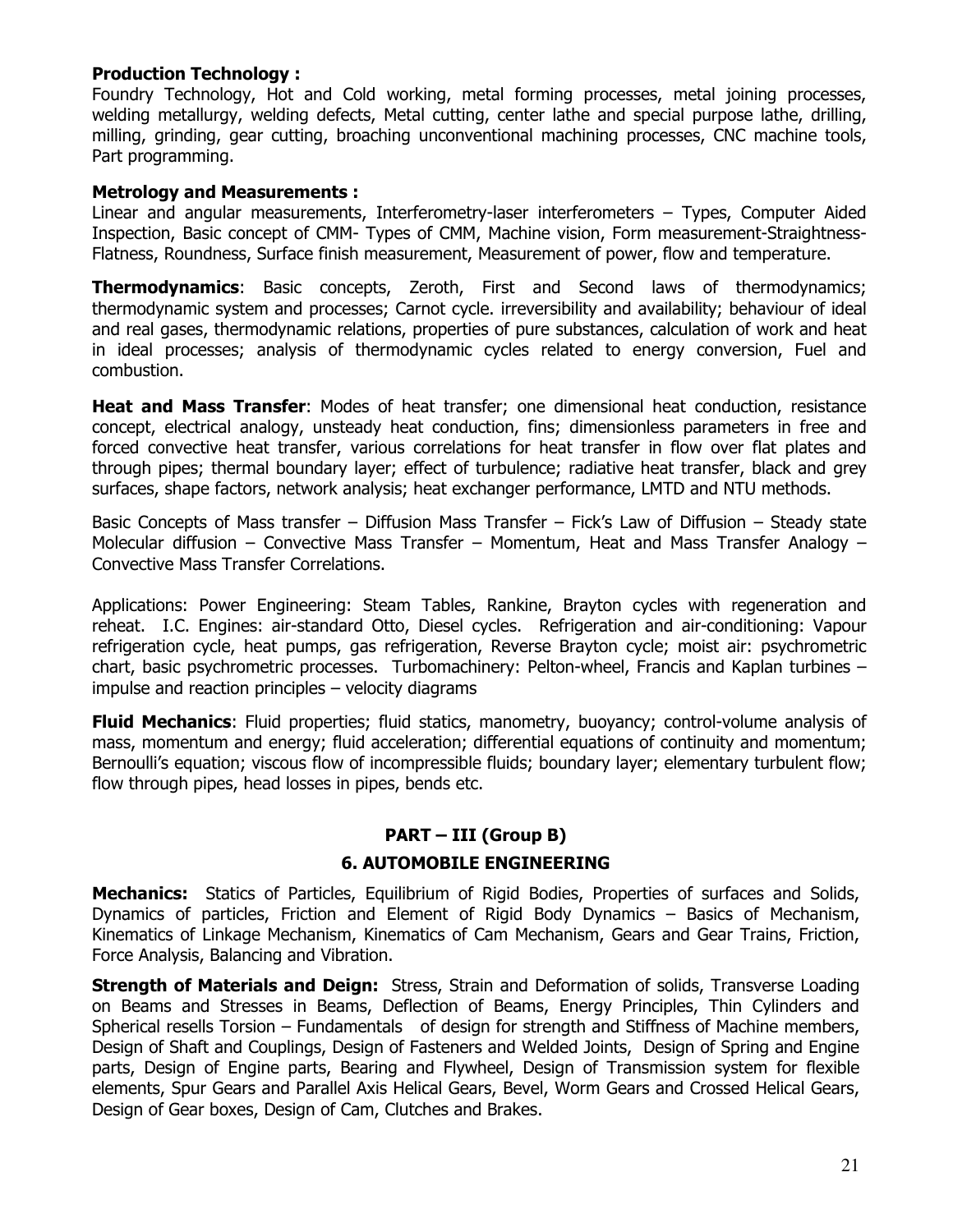**Thermodynamics:** Basic concepts and First Law, Second Law, Entropy and Availability, Properties of Steam, Air standard cycles, Otto, Diesel and Dual cycles, Air compressors, Rankine cycle, Brayton cycle, Stream Turbines, Gas Turbine – Steam Nozzle, Refrigeration and air Conditioning, Conduction, Phase Change Heat Transfer and heat Exchangers, Radiation, Refrigeration Cycles, Refrigerants, System Components, VAR, Psychrometry, Air Conditioning system.

**Production Technology:** Foundry Technology, Hot and Cold Working, Forging, Principles and Application of Joining Process, Centre Lathe and Special purpose Lathes, Reciprocating Machines, Milling Machines and Gear Cutting, CNC Machine Tools, Part Programming.

**Automotive Chassis:** Front axle types front wheel geometry condition for true rolling motion steering geometry Ackermann and Davis steering. Types of steering gear box. Propeller shaft Universal joints. Final drive differential types. Type of brakes and constructional details. Types of suspension, Independent suspension-front and rear Rubber, pneumatic, hydro-elastic suspension.

**Automotive Transmission:** Construction and operation of friction clutches. Different types of gear boxes. Fluid couplings and torque converters. Wilson gear box. Hydrostatic drive systems. Electric drive. Continuously Variable Transmission (CVT) types of car bodies classification of bus bodies.

**Vehicle Body Engineering:** Body optimization techniques for minimum drag. Wind tunnel technology. Classification of vibration, definitions. Single degree of freedom, free, forced and damped vibrations. Rolling resistance, cornering properties of tyres. Directional stability of vehicle Choice of suspension spring rate calculation of effective spring rate. Vehicle suspension in fore and aft. Vehicle ride model, Load distribution.

**Automotive Electrical and Electronics:** Types of Batteries, Principle, Construction, Starting System. D.C. Generators and Alternators. Regulations for charging Electronic ignition systems. Types of sensors and actuators for automobiles. Microprocessor controlled devices in automobiles. Components for electronic engine management system. PID control types of solid state ignition systems and their operation. Fuel control maps open loop control of fuel injection and closed loop lambda control-integrated engine control system. Onboard diagnosis system.

**Pollution and Control:** Emission formation in SI and CI Engines. Effects of design and operating variables controlling techniques constant volume sampling systems. Measurement techniques of HC, CO, NOx and Smoke emission. Dilution Tunnel and Sound level meters.

**Alternate Fuels:** Properties alcohols, vegetable oils, biogas natural gas LPG and hydrogen as engine fuels methods of using all the fuels in SI and CI engines. Performance, emission and combustion behaviour of the fuels in SI and CI engines.

## **7. AERONAUTICAL AND AEROSPACE ENGINEERING**

Fluid Flow Equations – Incompressible Viscous and Inviscid flows – Dimensional analysis – Fluid Machinery  $-$  Basic concepts in thermodynamics  $-$  Basics of propulsion and heat transfer  $-$  Air standard cycles  $-$ Properties of pure substance – Stresses in beams – Deflection of beams – Torsion – springs and columns – Biaxial stress system – Statically determinate and indeterminate structures – Energy methods – Failure theories- Induced stresses Basic aspects of boundary layer theory – Flow through compressors, combustion chambers, gas turbines and nozzles of gas turbine engines – Unsymmetrical bending – Shear flow in open and closed sections – Buckling of plates and stress analysis – Fundamentals of computational fluid dynamics – Grid generation – Time dependent methods and finite volume methods-finite element methods – discrete. Continuum and isoparametric elements – Field problem and method of solutions – composite materials.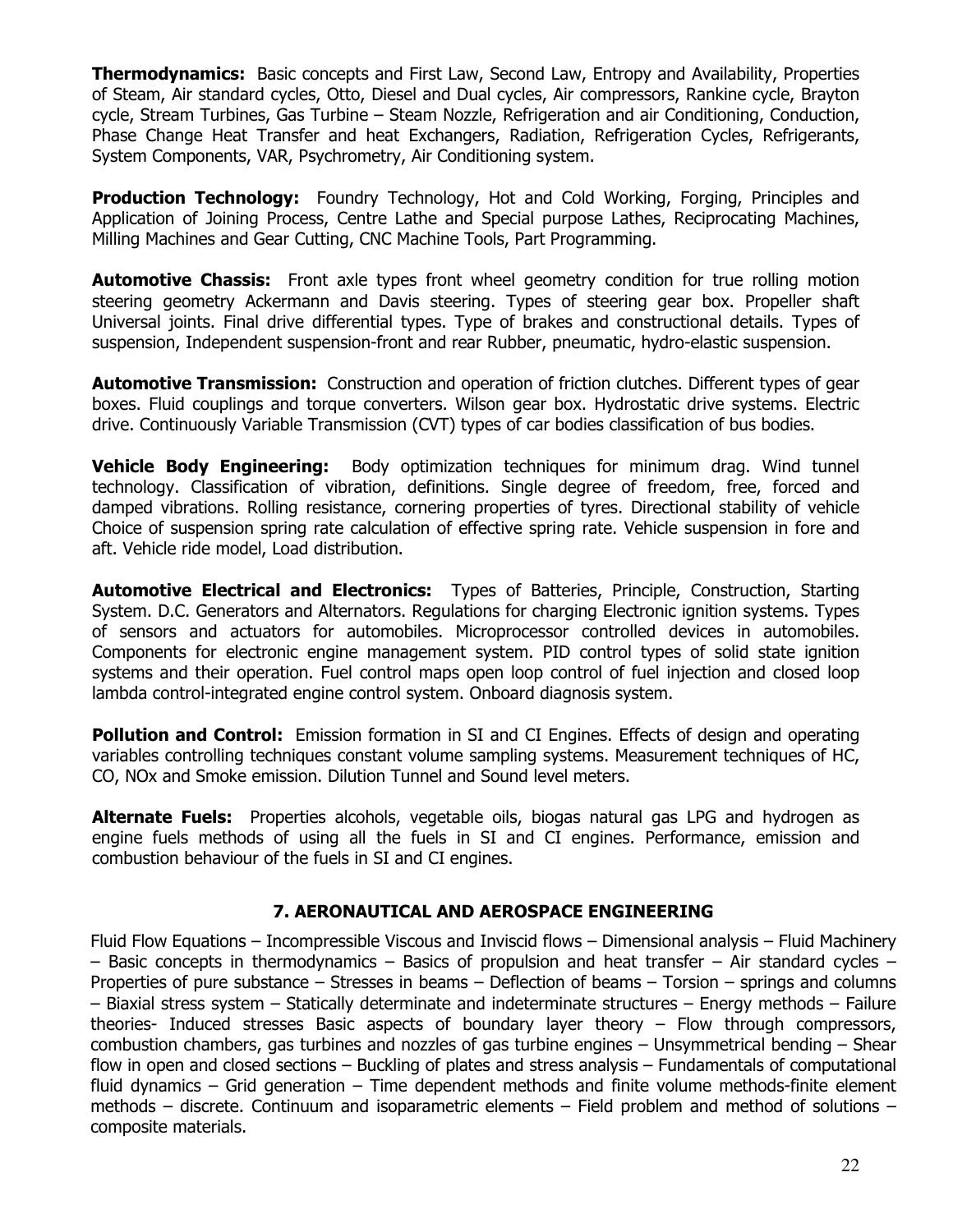Basics of flight mechanics – Aircraft configurations – Airplane structures – Airplane power plants – Airplane control systems – Aircraft instruments – Aircraft engine, air conditioning and pressurization system – Airfoil theory – Subsonic wing theory – Steady level flight, gliding and climbing flight and accelerated flight of airplanes – Fundamentals of hypersonic air breathing and rocket propulsion systems – Stability and control of airplanes – Fundamentals of supersonic flows – High speed flows over airfoils, wings and airplanes – Experimental techniques for high speed flows.

## **8. ARCHITECTURE**

**Building Materials, Construction and Technology :** Lime, Brick, Stone, Clay products; Timber, Industrial timber; Paints and varnishes, Concrete, Special concrete and light weight concrete; Ferrous metals; non ferrous metals; Glass; Plastics; Eco friendly materials; Thermal insulation materials and acoustic materials. Construction techniques and practices using the above listed materials; Damp and water proofing; Pest control;; Construction systems and equipment; Pre- stressed concrete and Tensile Structures; Grids domes; folded plates; Flat Slabs. Low cost construction & appropriate technologies.

**History of Architecture :** Indian architecture- Hindu and Islamic; Indo Saracenic; Secular architecture of the princely states; Colonial and Post Independence Architecture; Works of masters such as Charles Correa; B V Doshi; Ananth Raje; Raj Rewal; Laurie Baker; Nari Gandhi; Kanvinde.

Western architecture- Ancient Greek and Rome; Early Christian; Gothic and Renaissance; Baroque; Neo Classicism; Chicago School and development of skyscraper; Modern architecture: Art and Crafts; Art Noveau; Expressionism and Cubism; Bauhaus; International style; Post Modernism and De constructivism; Critical Regionalism; Theories and projects of F L Wright; Le Corbusier; Gaudi; Gropius; Aalto; Mies; Eisenmann; Zaha Hadid; Soleri; Hasan Fathy; Ando; Bawa; Gehry; Libeskind; Toyo Ito; Louis Khan; Tschumi; Greg Lynn; Assymptote.

**Theory and principles of Architecture:** Elements and ordering principles; Organisation of form and space; Design methodology and Creative thinking; Pattern language; Contemporary process: Diagrams, Shape grammar, fractals, Digital hybrid, Liquid architecture.

**Building Services:** Water supply and distribution systems; water and waste management; Sewerage system; Electrical systems; Illumination and lighting; Air conditioning; Fire Safety; building automation and IBMS.

**Building Science :** Climate responsive architecture; design of solar shading devices; acoustics & building design; Architecture & Energy- Active & passive solar architecture, Day lighting & natural ventilation, Landscape designs; Landscape & environment control.

**Housing; Urban Design and Town Planning :** National Housing Policy; Indra Awas Yogana; Housing standards; housing projects in India; Urban morphology of early and contemporary cities; Case Studies on urban revitalization from developed and developed economies; Planning concepts-Patrick Geddes, Ebeneezer Howard, Le Corbusier, C A Perry; Urban planning, regional planning and Urban renewal in the Indian context.

# **9. AGRICULTURAL AND IRRIGATION ENGINEERING**

**Machine Design:** Design and selection of machine elements – gears, pulleys, chains and sprockets and belts; shafts and couplings, temporary and permanent joints, energy storing elements and engine components, bearings – measurement of force, torque, speed, displacement and acceleration on machine elements.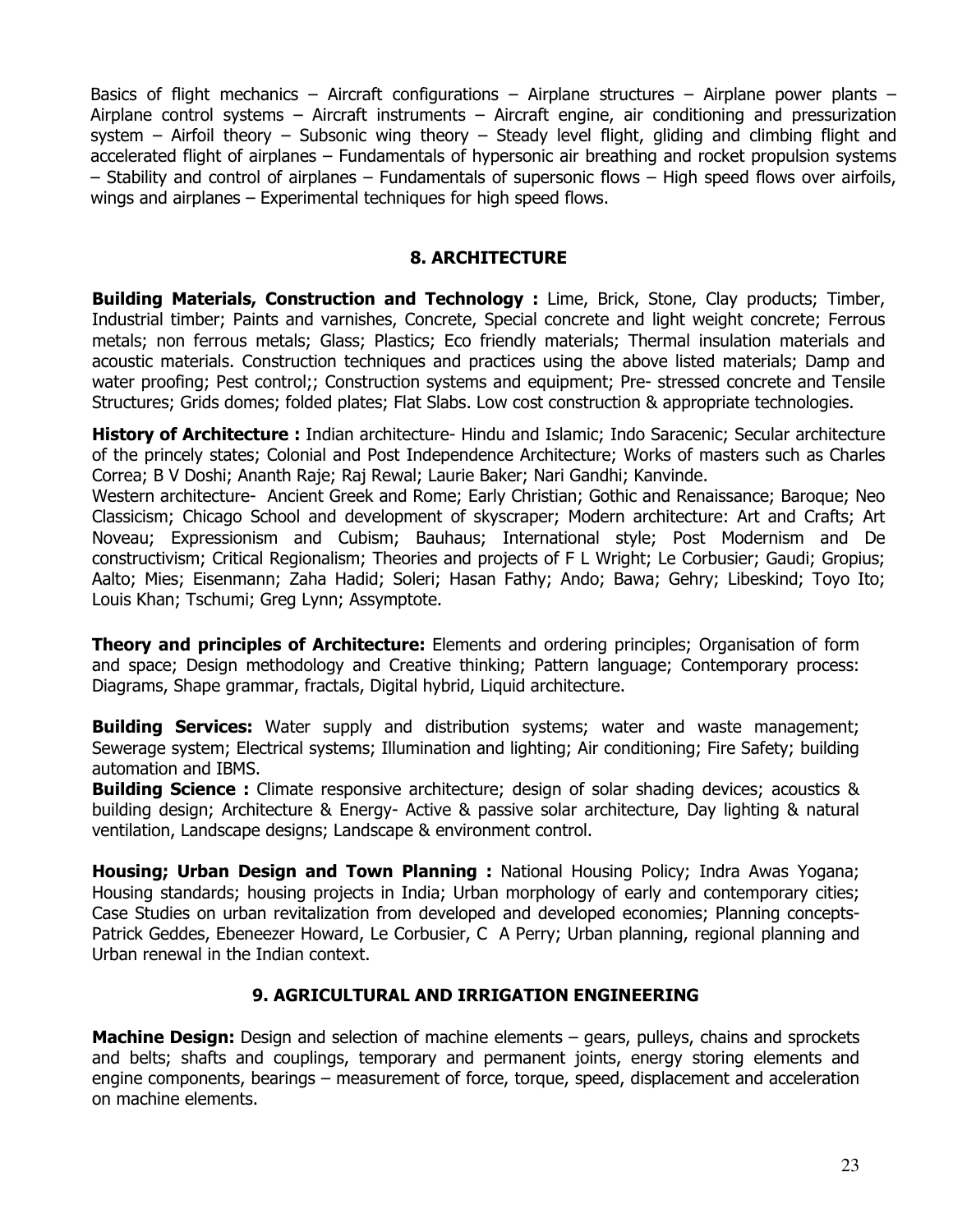**Farm Machinery:** Soil tillage forces acting on a tillage tool; hitch systems and hitching of tillage implements; functional requirements, principles of working, construction and operation of manual, animal and power operated equipment for tillage, sowing, planting, fertilizer application, intercultivation, spraying, mowing, chaff cutting, harvesting, threshing and transport; calculation of performance parameters – field capacity, efficiency, application rate and losses; cost analysis of implements and tractors.

**Sources of Power:** Sources of power on the farm – human, animal mechanical, electrical, wind, solar and biomass; bio-fuels.

**Farm Power:** Thermodynamic principles of I.C. engines; I.C. engine cycles; engine components; fuels and combustion; lubricants and their properties; I.C. engine systems – fuel, cooling, lubrication, ignition, electrical, intake and exhaust.

**Tractors and Power Tillers:** Type, selection, maintenance, and repair of tractors and power tillers; tractor clutches and brakes; power transmission systems – gear trains, differential, final drives and power take-off; mechanics of tractor chassis; traction theory; three point hitches; mechanical steering and hydraulic control systems used in tractors.

**Fluid Mechanics:** Ideal and real fluids, properties of fluids; hydrostatic pressure and its measurement; hydrostatic forces on plane and curved surface; continuity equation; Bernoulli's theorem; laminar and turbulent flow in pipes, Darcy- Weisbach and Hazen Williams equations, Moody's diagram; flow through orifices and notches; flow in open channels.

**Soil Mechanics:** Engineering properties of soils; fundamental definitions and relationships; index properties of soils permeability and seepage analysis; shear strength, Mohr's circle of stress, active and passive earth pressures; stability of slopes.

**Hydrology:** Hydrological cycle and components; meteorological parameters, their measurement and analysis of precipitation data; runoff estimation; hydrograph analysis, unit hydrograph theory and application; stream flow measurement; flood routing.

**Surveying and Leveling:** Measurement of distance and area; instruments for surveying and leveling; chain surveying, methods of traversing; measurement of angles and bearings, plane table surveying; types of leveling; theodolite traversing; contouring; computation of areas and volume.

**Erosion Control:** Mechanics of soil erosion, soil erosion types, wind and water erosion, factors affecting erosion; soil loss estimation; biological and engineering measures to control erosion; terraces and bunds; vegetative waterways; gully control structures, drop, drop inlet and chute spillways; earthen dams; land use capability classification; rainwater harvesting structures, check dams and farm ponds.

**Soil-Water–Plant Relationship:** Water requirement of crops; consumptive use and evapotranspiration; measurement of infiltration, soil moisture and irrigation water infilitration.

**Irrigation Engineering:** Design of irrigation channels and underground pipelines; irrigation scheduling; surface, sprinkler and micro irrigation methods, design and evaluation of irrigation methods; irrigation efficiencies.

**Agricultural Drainage:** Drainage coefficient; planning, design and layout of surface and subsurface drainage systems; leaching requirement and salinity control; irrigation and drainage water quality and reuse.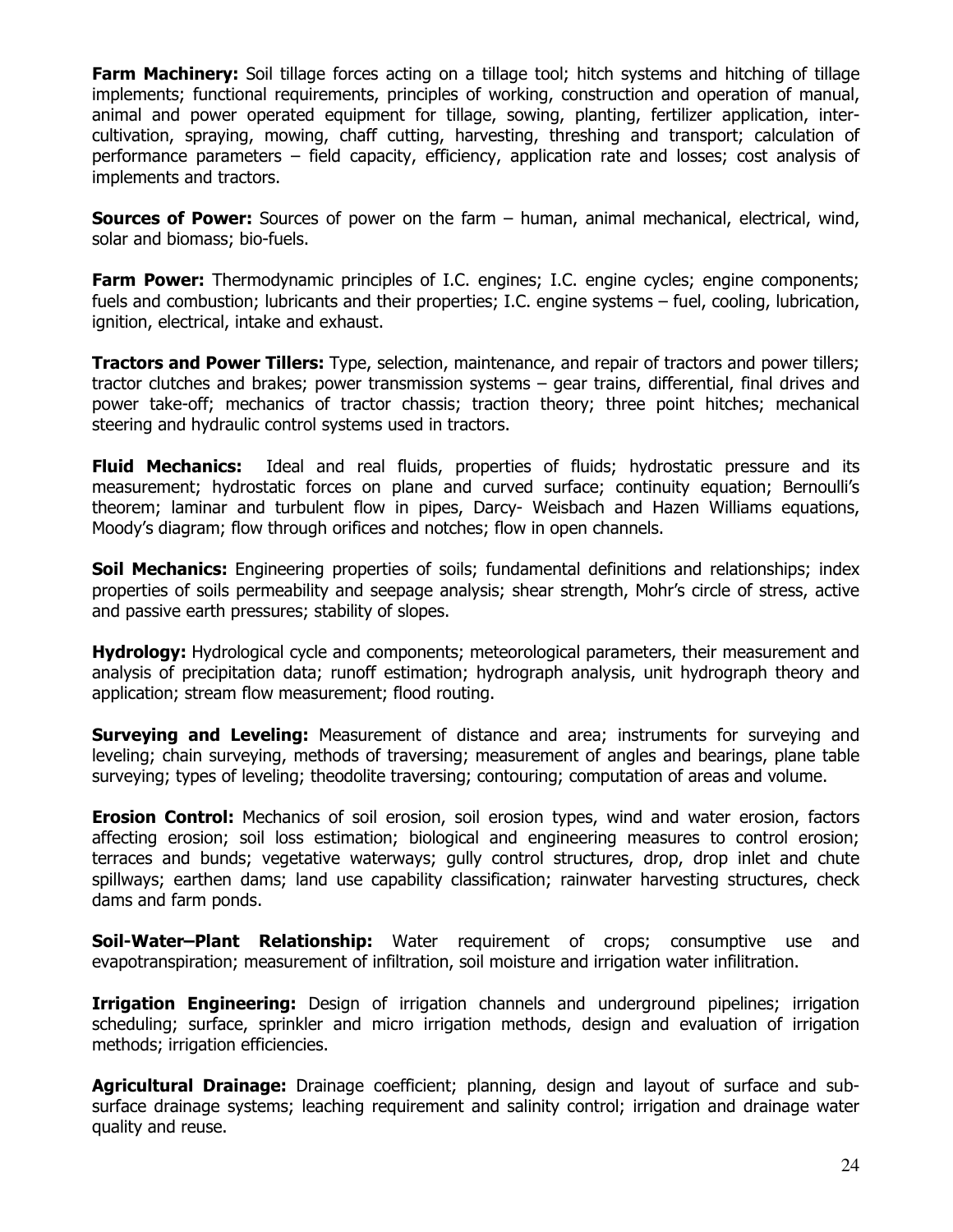**Groundwater Hydrology:** Groundwater occurrence; Darcy's Law, steady flow in confined and unconfined aquifers, evaluation of aquifer properties; groundwater recharge.

**Wells and Pumps:** Types of wells, steady flow through wells; classification of pumps; pump characteristics; pump selection and installation.

**Drying:** Steady state heat transfer in conduction, convection and radiation; Psychrometry; concentration and drying of liquid foods- evaporators, tray, drum and spray dryers; hydrothermal treatment; drying and milling of cereals, pulses and oilseeds.

**Size Reduction and Conveying:** Mechanics and energy requirement in size reduction of granular solids, particle size analysis for comminuted solids; size separation by screening; pneumatic, bucket, screw and belt conveying; cleaning and grading; effectiveness of grain cleaners; centrifugal separation of solids, liquids and gases.

**Storage Systems:** Controlled and modified atmosphere storage; godowns, bins and grains silos.

**Preservation of Food:** Water activity, sorption and desorption isotherms; kinetics of microbial death – pasteurization and sterilization of milk and other liquid foods; preservation of food by cooling and freezing.

**Systems Analysis:** Linear programming, Irrigation water allocation – cropping pattern optimization; Dynamic Programming – Application to design and operation of reservoirs, Irrigation management; Simulation, application to irrigation scheduling; Decision support systems.

**IT in Agricultural Systems:** Precision farming; Crop production modeling; on-line measurement of plant growth in the greenhouse, models of plants production and expert systems in horticulture; egovernance, e-commerce, e-business systems & applications, Technology enhanced learning systems and solutions.

**Management of Water Resources:** IWRM framework, emerging issues in water management, watershed development, capacity building; participatory approach, Water Users Association, Farmers Association, CADP, water delivery systems, people's participation.

## **10. BIOTECHNOLOGY**

**Bioprocess Engineering:** Analysis of STR, Analysis of other configurations, Bioreactor scale-up, Modeling and simulation of Bioprocesses, Bioreactor considerations in Enzyme systems.

**Cell and Molecular Biology:** Cells, Cell lines, Cell culture, Cell Organelles and its functions, types of Cell divisions, cell cycle and its regulation mechanism. Transport mechanism (passive, Active, ATPase pumps and Na<sup>+</sup>/K<sup>+</sup> pumps), receptors, signal Transduction, models of signal Amplification Secondary messengers, Structure of Nucleic Acids, Replication, Transcription, Translation and DNA repair mechanism in Prokaryotes and Eukaryotes. Promoters, Enhancers and Transcription factors. Genetic Codes and Lac & trp operons.

**Biochemistry and Microbiology:** Structure, function and metabolism of carbohydrates**,** lipids, Nucleic Acids and proteins. Enzymes and its mechanism. Electron Transport Chain system, High energy compound and reducing equivalents. History of Microbiology, Classification of Microorganism, structural organization and multiplication of microorganism. Physical and chemical control of microorganisms, Primary and Secondary metabolites and their applications.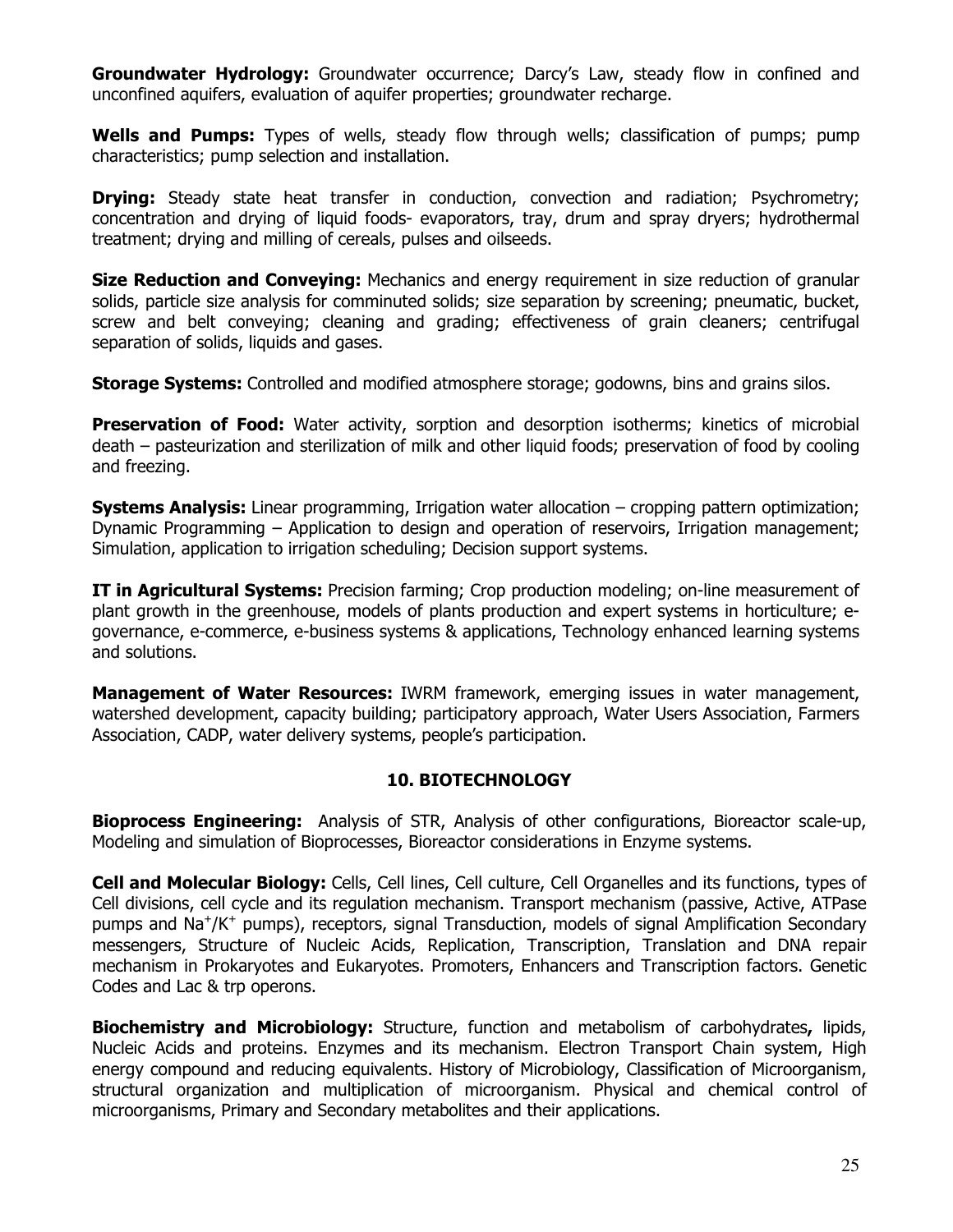**Genetic Engineering:** Genes, Control of gene expression, Restriction enzymes, Vectors (prokaryotic and Eukaryotic) construction of cDNA and genomic Library. Screening of DNA libraries, PCR, RACE, PCR, RAPD, RFLP, AFLP, site directed mutagenesis, Methods of Nucleic acid sequencing. Cloning vectors in plants, Transgenic and Knockout animals.

**Immunology:** Immune system, immunity, lymphoid organs, antigens, adjutants, types of immune response. Activation and different ion of T-cells and B –cells, Antibodies, Genes and generation of diversity, monoclonal antibodies. MHC APC, regulation of T-cell and B-cell responses. Immunity to viruses, Bacteria fungi and parasites, cytokines, complements, immunosuppression, allergy and hypersensitivity. Vaccines, Transplantation, Tumor, Immunology, Autoimmunity and Autoimmune disorders.

**Bioinformatics:** Search engines and algorithms, data management, data technology, biological databases and their uses. Pair wise sequence alignment (local and global), multiple sequence alignment, dot matrix, dynamic programming and Bayesian methods. BLAST, FASTA, machine learning and Hidden Markov models. Phylogenetic tree analysis. Bimolecular and cellular computing, microarray analysis and system Biology.

## **11. BIO MEDICAL ENGINEERING**

**Physiology:** Cell, cell potentials, sodium potassium pump, joints, respiratory mechanism conducting system of heart, volume and pressure changes, regulation of heart rate, structure of neuron conduction of action potential in neuron, brain lobes.

**Biochemistry:** Carbohydrates, structural importance, metabolic pathways and metabolic disorders, lipid chemistry, its metabolic pathways and disorders.

**Circuit analysis:** DC circuit analysis, Thevenin's and Norton's equivalent circuits, sinusoidal steady state analysis, Transient and resonance in RLC circuits.

**Electron devices and circuits:** Diodes, Bipolar junction transistor, FET, MOSFET, UJT, Thyristor, Feedback amplifier, oscillators, Differential amplifier, common mode and difference mode analysis. **Digital Electronics:** Logic gates, combinational circuits, sequential circuits.

**Linear Integrated Circuits:** Operational amplifiers and its applications, voltage regulators, A/D and D/A converters.

**Microprocessor and Applications:** Microprocessors – 8085 and 8086 architectures and interfaces, microcontrollers and applications.

**Signals and Systems:** Continuous time signals and systems, Fourier transform, Laplace transform,

Discrete time signals and systems, DTFT, DFT, Z transforms.

**Digital signal processing:** IIR and FIR filters, realisation and implementation.

**Control systems:** Transfer function, Time and frequency response analysis, stability analysis.

**Communication theory:** AM, FM, PM, sampling and quantisation, TDM, FDM, Entropy, Huffman coding, FDMA, TDMA.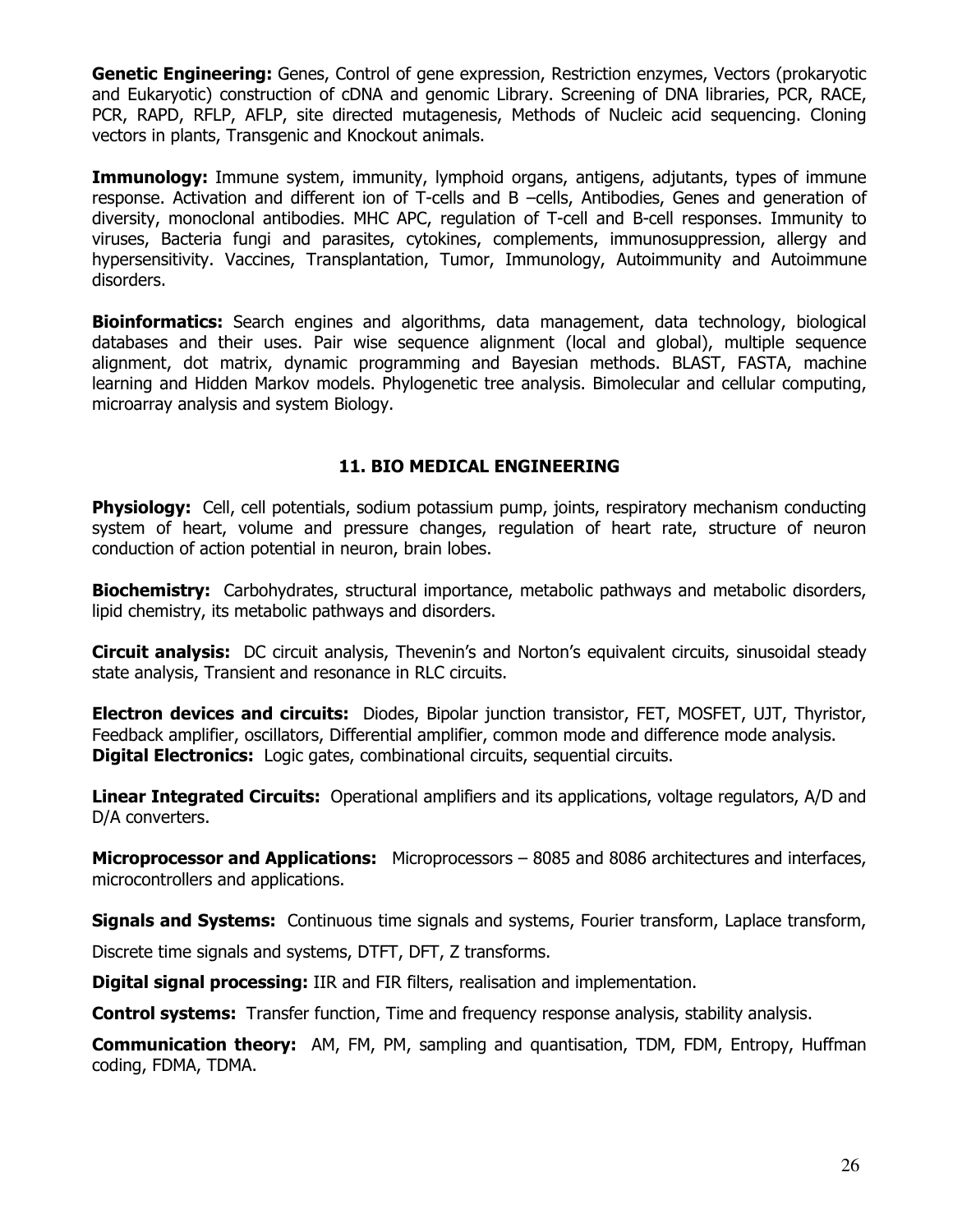**Bio Medical Instrumentation:** Strain gauge, applications, capacitive transducer, RTD, Scintillation counter, Photo multiplier tube, phototransistor, piezoelectric transducer, thermal recorder, indirect measurement of blood pressure, pH electrode, GSR, spirometer, Electrodes, Half cell potential, offset potential, types of electrodes and their equivalent circuits, artifacts during biopotential recording, characteristics of bio amplifier. ECG and EEG, lead system.

**Bio Medical Equipment :** Blood cell counter, Holter monitor, pacemaker and types, Need for defibrillator, types of defibrillator, biofeedback, Waveforms in stimulators, need for telemetry, modulation schemes used in telemetry, parameters to be monitored in heart lung machine and hemodialyser units, tissue response to different types of diathermy, physiological effects of electricity.

**Bio Mechanics:** Elasticity, Viscoelasticity, Flow properties of blood, mechanical properties of bones, types of joints, lubrication of joints.

**Medical Imaging Systems:** Ionising radiation and non ionising radiation, effects, cavitation effect, types of radioactive decay, interaction with matter, attenuation, annihilation, Compton scattering, Production of X- Ray, radiation units: Roentgen, Gray Sievert, CT generations, MR signal generation, T1 and T2 relaxation processes, Doppler shift, ultrasound Echo generation, PACS.

## **12. CHEMICAL ENGINEERING**

**Fluids Mechanics and Particle Technology:** Classification of fluids, flow patterns, manometry, continuity equation, Navier-Stokes' equation, Bernoulli equation, Dimensional analysis, Flow through pipes, Boundary layer concepts, Flow through fixed and fluidized beds, pumps – classification affinity laws, performance curves. Characteristics of solids, size analysis, screening, storage, Conveyance, Size reduction, Classifier, Centrifuges, Cyclones. Filtration, Mixing and agitation.

**Chemical Technology and Process Calculations:** Gas calculations, Material balance and Energy balance – Steady and unsteady state, Humidity and Saturation, Combustion, Thermo chemistry,

Role of chemical Engineers in process industry, Cement, glass and ceramic industries, paper industry – oil, soap, detergent industries, petroleum refining and petrochemicals – polymer industry, Fertilizers, Food industry and other important process industries.

**Thermodynamics and Kinetics:** Laws of thermodynamics, PVT behaviour of fluids, Termodynamic formulations, compression of fluids, Phase equilibria – Application of the correlation and prediction. Free energy change and reaction equilibria. Refrigeration- principles, performance. Reaction rate – laws, theories, analysis. Design of reactors, Factors affecting design, Thermal reactors and rates of heat exchanges. Non-ideal reactors, Hetrogenous reactors and solid catalysts, Gas – solid catalytic reactors, Gas-solid non-catalytic reactors, Gas-liquid reactors.

**Heat and Mass Transfer:** Modes of Heat transfer. Heat conduction- steady and unsteady state, Natural and forced convection, Heat transfer to fluids with phase change, heat transfer coefficients, evaporation, heat exchangers – design and construction.

Diffusion, Mass transfer coefficients, humidification, drying, absorption, distillation, extraction, leaching, crystallization, adsorption and ion exchange, analogies.

**Process control and Computer Applications in Chemical Engineering:** Open loop systems, closed loop systems, Frequency response, Advanced control systems, Instrumentation. Application of spread sheet packages in chemical engineering, Process flow sheeting, Development of software for design of equipments. Dynamic programming in Chemical Engineering.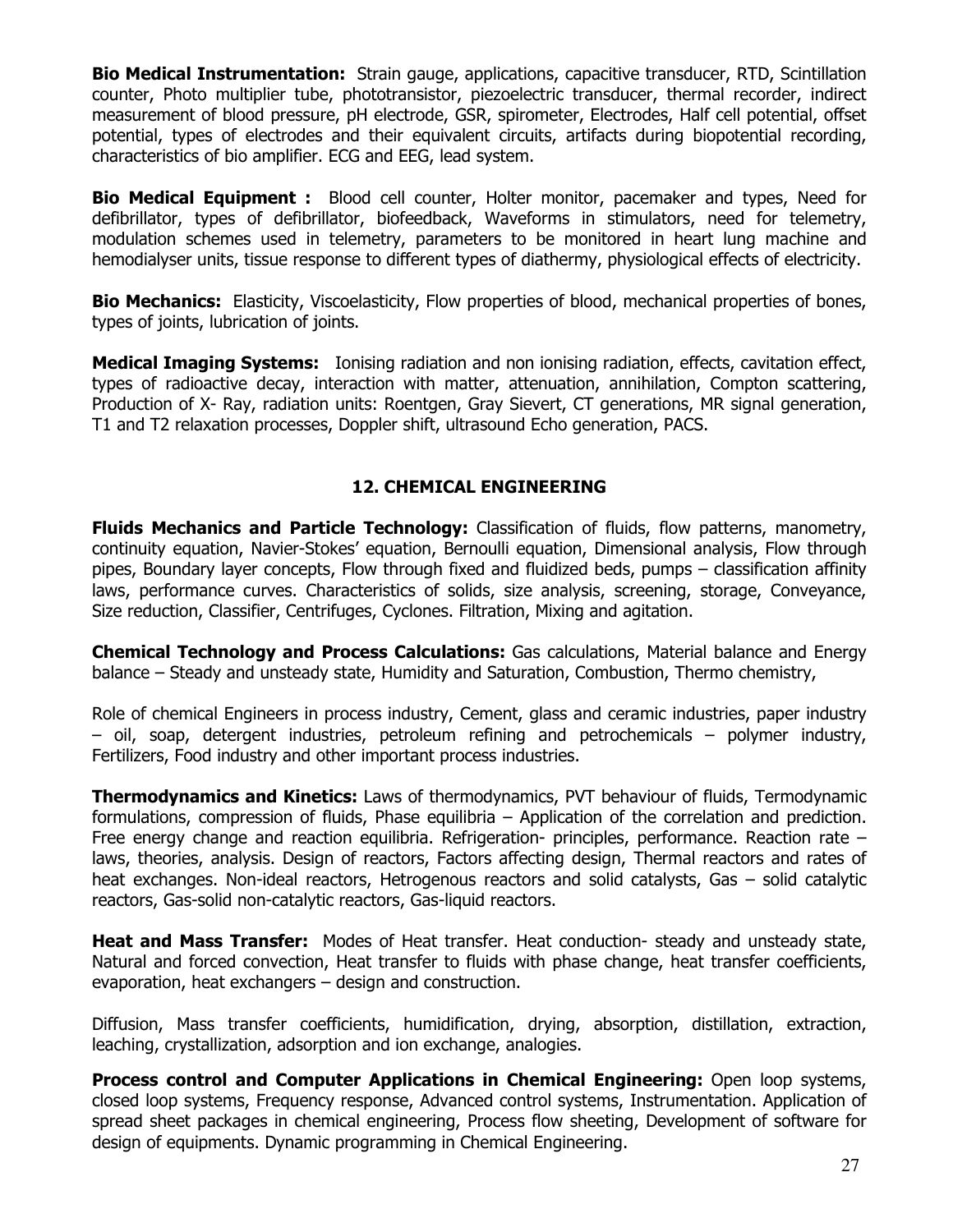**Organic and Surface Chemistry:** Carbohydrates, Oils, Fats and Waxes, Heterocyclic compounds, proteins, dyes and dyeing, pharmaceutical chemistry. Adsorption – types, adsorption of gases over solids, isotherms, applications, ion exchange, adsorption chromatography, Catalysis – types, Equations.

**Environmental Pollution and Control:** Various methods of reduction of pollution, types of pollution, Air pollution- sources and effects – control techniques, water pollution – sources and effects  $-$  control techniques, Soil pollution  $-$  sources and effects  $-$  control techniques and solid waste disposal.

## **13. CHEMISTRY**

## **PHYSICAL CHEMISTRY**

Structure : Hydrogen and hydrogen-like atoms : atomic orbitals; radial distribution function. Multielectron atoms

Equilibrium : Laws of thermodynamics. Standard states. Thermochemistry. Thermodynamic functions and their relationships: Gibbs-Helmholtz and Maxwell relations, Gibbs-Duhem equation, van't Hoff equation. Criteria of spontaneity and equilibrium. Absolute entropy. Partial molar quantities. Standard electrode potentials and electrochemical cells. Nernst Equation and its application, relationship between Electrode potential and thermodynamic quantities, Potentiometric and conductometric titrations. Phase rule. Clausius- Clapeyron equation. Phase diagram of one component systems:  $CO<sub>2</sub>$ , H<sub>2</sub>O, S; two component systems: liquid- vapour, liquid-liquid and solid-liquid systems.

Kinetics : Elementary, parallel, opposing and consecutive reactions. Steady state approximation. Mechanisms of complex reactions. Unimolecular reactions. Transition state theory: Eyring equation, thermodynamic aspects. Catalysis concepts and enzyme catalysis. Kinetic isotope effects. Fast reaction kinetics: relaxation and flow methods. Diffusion controlled reactions. Kinetics of photochemical and photophysical processes.

Surfaces and Interfaces: Physisorption and chemisorption. Langmuir, Freundlich and Brunauer– Emmett–Teller (BET) isotherms. Surface catalysis: Langmuir-Hinshelwood mechanism.

## **INORGANIC CHEMISTRY**

Main Group Elements: Hydrides, halides, oxides, oxoacids, nitrides, sulfides – shapes and reactivity. Structure and bonding of boranes, carboranes, silicones, silicates, boron nitride, borazines and phosphazenes. Acid-base concepts and principles (Lewis, Bronsted, HSAB and acid-base catalysis).

Transition Elements: Coordination chemistry – structure and isomerism, theories of bonding (VBT, CFT, and MOT). Energy level diagrams in various crystal fields, CFSE, applications of CFT, Jahn-Teller distortion. Electronic spectra of transition metal complexes: spectroscopic term symbols, selection rules, Orgel and Tanabe-Sugano diagrams, nephelauxetic effect and Racah parameter, chargetransfer spectra. Magnetic properties of transition metal complexes.

Lanthanides and Actinides: Recovery. Periodic properties, spectra and magnetic properties.

Organometallics: 18-Electron rule; metal-alkyl, metal-carbonyl, metal-olefin and metal- carbene complexes and metallocenes. Fluxionality in organometallic complexes. Types of organometallic reactions. Homogeneous catalysis – Hydrogenation, hydroformylation, acetic acid synthesis, metathesis and olefin oxidation. Heterogeneous catalysis – Fischer- Tropsch reaction, Ziegler-Natta polymerization.

Radioactivity: Detection of radioactivity, Decay processes, half-life of radioactive elements, fission and fusion processes.

Solids: Crystal systems and lattices, Miller planes, crystal packing, crystal defects, Bragg's law, ionic crystals, structures of AX,  $AX_2$ , ABX  $_3$  type compounds, spinels, band theory, metals and semiconductors.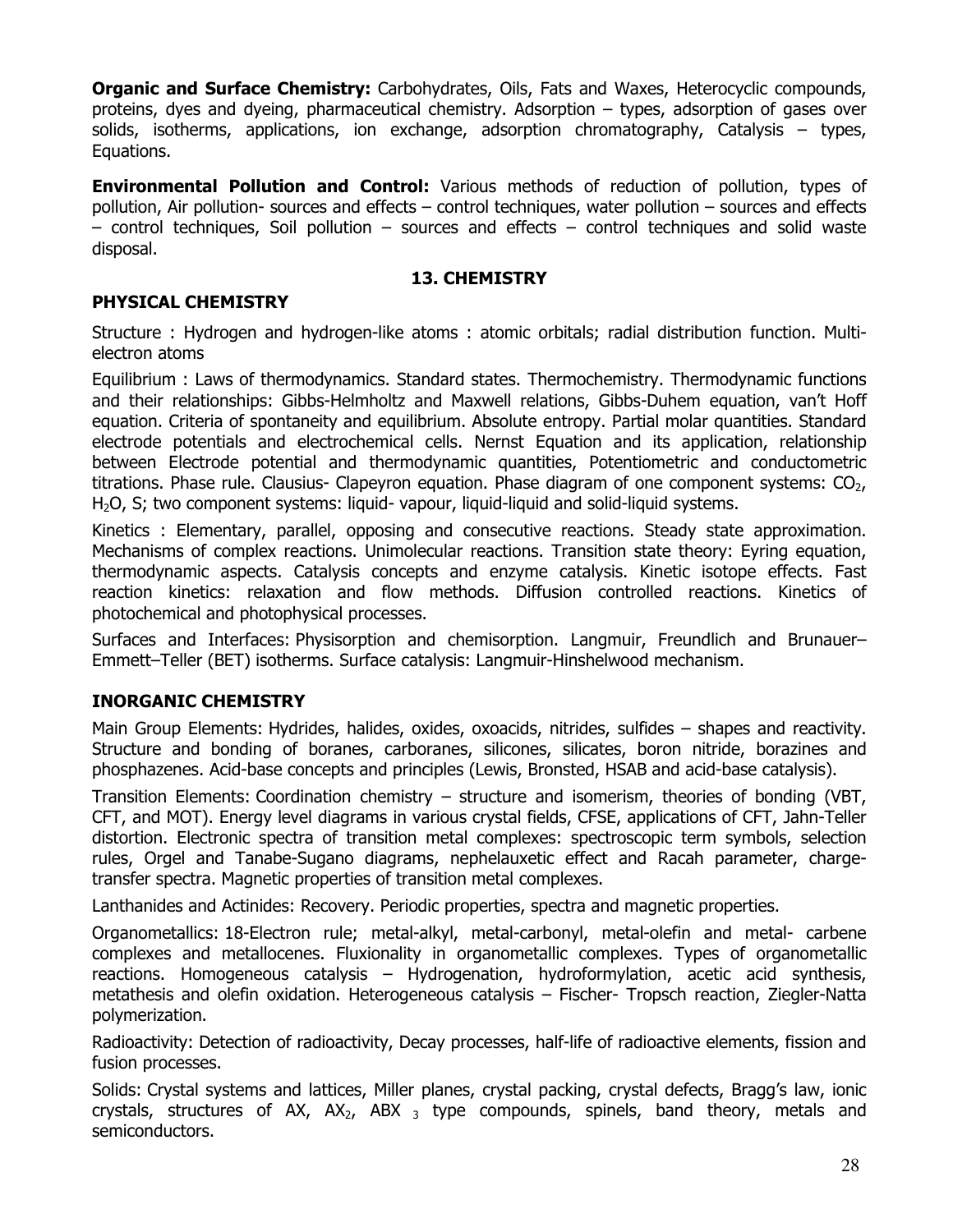## **ORGANIC CHEMISTRY**

Stereochemistry: Chirality and symmetry of organic molecules with or without chiral centres and determination of their absolute configurations. Relative stereochemistry in compounds having more than one stereogenic centre. Homotopic, enantiotopic and diastereotopic atoms, groups and faces. Stereoselective and stereospecific synthesis.

Reaction Mechanisms: Nucleophilic and electrophilic substitution reactions (both aromatic and aliphatic). Addition reactions to carbon-carbon and carbon-heteroatom (N and O) multiple bonds. Elimination reactions. Reactive intermediates – carbocations, carbanions, carbenes, nitrenes, arynes and free radicals. Molecular rearrangements.

Pericyclic Reactions and Photochemistry: Electrocyclic, cycloaddition and sigmatropic reactions. Orbital correlations – FMO and PMO treatments, Woodward-Hoffmann rule. Photochemistry of alkenes, arenes and carbonyl compounds. Photooxidation and photoreduction. Di-π-methane rearrangement, Barton-McCombie reaction, Norrish type-I and II cleavage reaction.

Heterocyclic Compounds: Structure, preparation, properties and reactions of furan, pyrrole, thiophene, pyridine, indole, quinoline and isoquinoline.

## **14. EARTH SCIENCES**

**Physical Geology and Geomorphology**: Weathering process, kinds, products. Internal structure of the earth, fundamentals of plate tectonics. Landforms produced by River, winds, glacier and sea. Drainage pattern, Drainage Index, geomorphic features.

**Mineralogy, Petrology, Stratigraphy, Paleontology and Structural Geology:** Physical properties of Industrial minerals classification, origin and description of Igneous, sedimentary and Metamorphic rocks. Origin of Himalayas major earth geological events through time scale. Origin of life, types of fossils evolution of mammals & Man. Joints, Folds, Faults and structures.

**Economic Geology, Ore Geology, Geochemistry :** Origin, occurrence and distribution of Economic mineral deposits-Iron, manganese, gold, zinc, graphite, lead, coal and petroleum deposits. Ore-dressing, ore-reserves, estimation. Major elements, application in environmental studies REE-its implication in genesis/ provenance of rocks.

**Remote Sensing, Geophysics and Hydrogeology :** Sensors & Platforms- Indian Remote Sensing – Spectral system characterizes of rocks & minerals – Photogeology – Photogrametry - Hydrogeology – Groundwater – occurrence, movement, Aquifer, field parameters & Lab methods of estimations.

**Engineering Geology, Environment Geology and Marine Geology:** Engineering properties of Rock. Geological investigation required for Dam, Tunnel, highways and building constructions. Renewable and non-renewable resources, pollution. Continental and marine environmental studies. Ocean features, physical, chemical & biological resources of the ocean.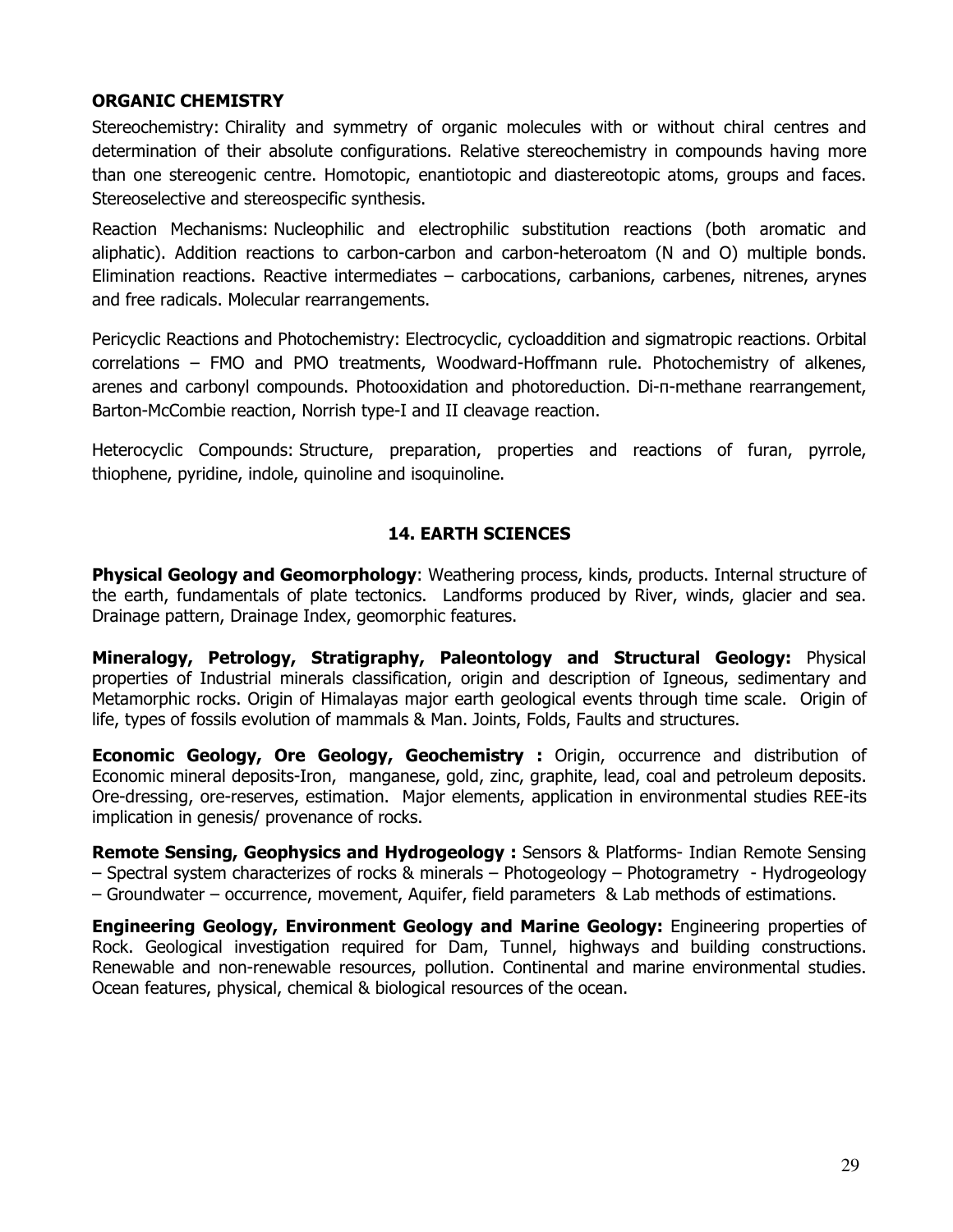## **15. FOOD TECHNOLOGY**

## **Food Chemistry & Nutrition**

Carbohydrates, Protein & Lipids and its functional properties, Pigments, Food flavors, Enzyme activity, enzymatic and non-enzymatic browning. Nutrition: balanced diet, essential amino acids and essential fatty acids, water soluble and fat soluble vitamins, role of minerals in nutrition, cofactors, anti-nutrients, nutraceuticals, food acids, moisture relations in food, Chemical and biochemical changes during processing and storage. Food Additives, Role of JECFA in safety assessment of food additives, definition, chemical structure, role in food processing and product end characteristics, Nutritional disorders, Diet therapy, probiotic and prebiotic foods, Therapeutic, organic foods, nutraceutical and functional foods

## **Food Microbiology, Food Analysis, Safety & Quality Management**

Characteristics and morphology of microorganisms, Microbial growth, Importance of microorganisms in food – primary sources in food – intrinsic and extrinsic parameters of food affecting microbial growth - Microbial spoilage of foods ,Fermented and microbial foods - Food borne diseases and safety, Toxins from microbes, natural contaminants and health hazards associated with foods. Food analytical methods, statistical evaluation of analytical data, Principle and methods for subjective and objective quality evaluation of foods, Measurement techniques and instruments for food quality determination, destructive and non-destructive quality evaluation, International & National Food laws and standards

## **Food Product Processing & Preservation Technology**

High temperature processing, Use of non-thermal technologies for preservation Properties, Processing and preservation of milk and milk products, Meat products, Fish and Egg Products, fruit and vegetable products, fermented foods and beverages from fruit and vegetables, Aerated drinks, processing of cereal, pulse and oil seed products, spices and plantation crops processing, Extraction of essential oils & oleoresins and encapsulation technologies, Value addition and byproducts utilizations

# **Fluid mechanics & Process Calculations**

Classification of fluids, flow patterns, Dimensional and non-dimensional analysis, Flow through pipes, Flow through fixed and fluidized beds, turbines and pumps. Principles of Stoichiometry material balance and energy balance, Stoichiometric principles and Application Heat capacity of solids, liquids, gases and solutions

## **Food Engineering, Process Control & Food Packaging**

Heat transfer, momentum transfer, mass transfer, Unit operations, membrane separation processes, mechanical separation process, thermal operations, thermodynamics, Refrigerationprinciples and applications, cold chain logistics, Engineering properties of food, food plant equipment design, Static and dynamic characteristics of instruments, Open loop systems, closed loop systems, Frequency response, advanced control systems, Instrumentation

Food Packaging – materials and their properties, equipment, testing, and its applications. Recent trends in packaging, labelling requirements.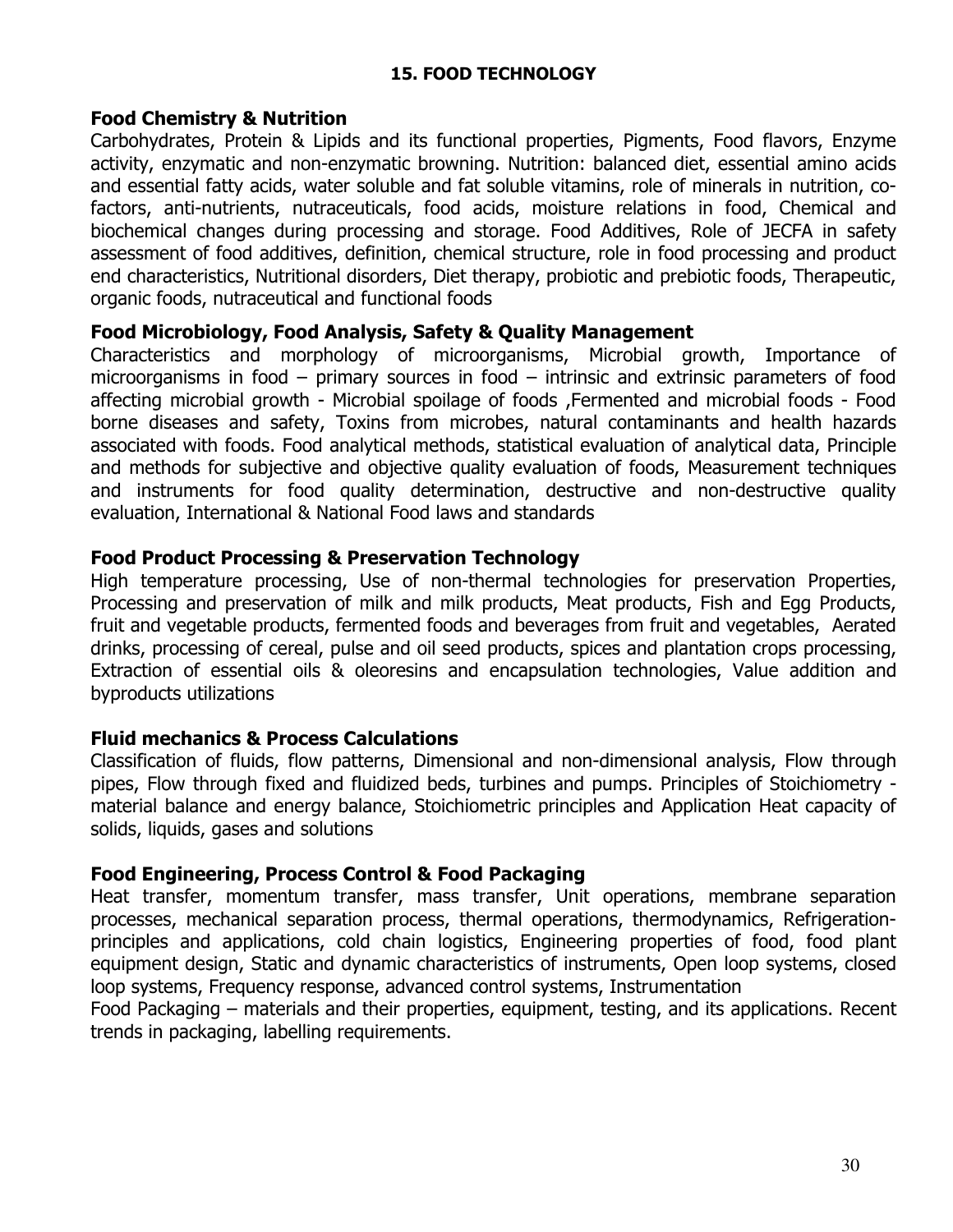### **16. GEO INFORMATICS ENGINEERING**

**Surveying:** Chain surveying – compass surveying – plane table surveying – levelling – theodolite surveying – Temporary and permanent adjustments for level and theodolite – trigonometric levelling – tacheometry – traversing - contouring – Computation of areas and volumes.

Curve setting – simple, compound and reverse curves – transition curves – vertical curves construction surveying – hydrographic surveying – route survey – triangulation – astronomical survey – Electromagnetic distance measurement – Total station and GPS surveying – adjustment of errors in surveying.

**Remote Sensing:** Components of RS – electromagnetic spectrum – wave theory, particle theory, Stefan Boltzmann law and Wien's law  $-$  radiation sources  $-$  radiation quantities  $-$  EMR interaction with atmosphere and earth materials – platforms and sensors – data product types- digital data file formats – resolution concept – elements of visual interpretation – interpretation keys.

Advanced remote sensing: Principles, Characteristics and applications of thermal, hyperspectral, microwave and LIDAR images.

**Digital Image Processing:** Sources of Image degradation and correction procedures – preprocessing – image enhancement techniques – image classification – spectral discrimination – pattern recognition concepts – Baye's approach – signature and training sets – separability test – supervised classification – minimum distance to mean, parallelepiped, MLC – unsupervised classifiers – ISODATA, K-means – support vector machine – segmentation (spatial, Spectral) – tree classifiers – accuracy assessment.

Advanced classifiers – fuzzy set classification – sub – pixel classifier – hybrid classifiers, texture based classification – object based classifiers – artificial neural nets – hebbian leaning – expert system, types and examples – knowledge systems.

**Photogrammetry:** Types of photographs – photographic overlaps – film – based and digital aerial  $cameras - construction - camera accessories - Camera calibration - geometric properties of a  
erial$ photographs – stereo plotters & orientation – aerotriangulation – terrain modeling – orthophoto – digital photogrammetry work station and its components – analytical stereo plotters vs digital photogrammetry – work station basic system function – storage system – stereoscopic viewing and measuring system – photogrammetry project planning – other acquisition systems – UAV – terrestrial imaging, oblique photography, close range photogrammetry, terrestrial and mobile LIDAR.

**Cartography:** Cartography: Functions, uses and types of maps – map scales and contents – map projections – shape, distance, area and direction properties – map co-ordinate systems – elements of a map – map Layout principles – symbols and conventional signs – map lettering – map production and reproduction – map generalization – geometric transformations.

Digital Cartography: Data capture and representation – digital map design – geovisualization – digital map modelling.

**Geographical information system:** Components of a GIS – data and attributes – scales/levels of measurements – spatial data models – raster and vector data structures – data entry – scanner – raster data Input – raster data file formats – georeferencing – vector data input – digitiser – datum projection and reprojection – coordinate transformation – topology – adjacency, connectivity and containment – topological consistency – non topological file formats – attribute data linking – linking external databases – GPS data integration – raster to vector and vector to raster conversion – data quality – completeness, logical consistency, positional accuracy, temporal accuracy, thematic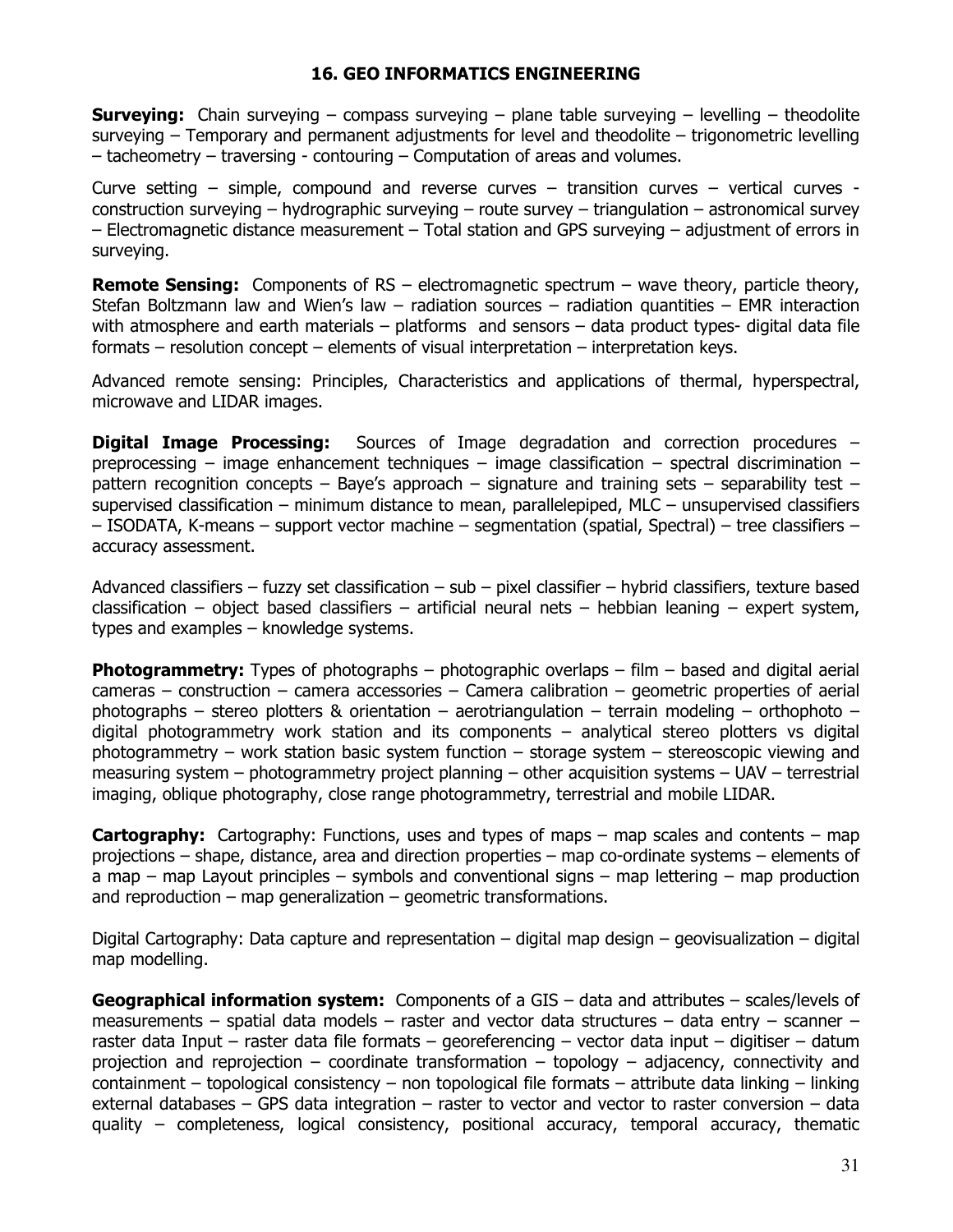accuracy and lineage – metadata – GIS standards – interoperability – OGC – spatial data  $infrastructure - data output - map compilation - chart/graphs.$ 

Spatial analysis and applications: raster analysis – vector analysis – network analysis – surface and geostatistical analysis – customization – web gis – mobile mapping.

**RS and GIS Applications:** RS and GIS applications in the fields of agriculture and forestry, urban planning, hydrology and water resources, oceanography, geology, meteorology, environmental management, climate change and disaster mitigation & management.

## **17. INSTRUMENTATION, ELECTRONICS & CONTROL ENGINEERING**

### **Electrical Circuits :**

Voltage and current sources: independent, dependent, ideal and practical; v-i relationships of resistor, inductor, and capacitor; transient analysis of RLC circuits with dc excitation.

Kirchoff's laws, mesh and nodal analysis, superposition, Thevenin, Norton, maximum power transfer and reciprocity theorems.

Peak, average and rms values of ac quantities; apparent, active and reactive powers; phasor analysis, impedance and admittance; series and parallel resonance, realization of basic filters with R, L and C elements.

One-port and two-port networks, driving point impedance and admittance, open - circuit, and short circuit parameters.

#### **Signals and Systems :**

Periodic, aperiodic and impulse signals; Laplace, Fourier and z-transforms; transfer function, time response and frequency response of first and second order linear time invariant systems; convolution and correlation.

Discrete time system: impulse response, frequency response, pulse transfer function; DFT and FFT; basics of IIR and FIR filters.

### **Analog Electronics :**

Characteristics and applications of diode, Zener diode, BJT and MOSFET; small signal analysis of transistor circuits; feedback amplifiers.

Characteristics of operational amplifiers; applications of opamps: difference amplifier, adder, subtractor, integrator, differentiator, instrumentation amplifier, precision rectifier, active filters and other circuits.

Oscillators, signal generators, voltage controlled oscillators and phase locked loop.

### **Digital Electronics :**

Combinational logic circuits, minimization of Boolean functions; IC families: TTL and CMOS; Arithmetic circuits, comparators, Schmitt trigger, multi-vibrators, sequential circuits, flip-flops, shift registers, timers and counters.

Sample-and-hold circuit, multiplexer, analog-to-digital (successive approximation, integrating, flash and sigma-delta) and digital-to-analog converters (weighted R and R-2R ladder). Characteristics of ADC and DAC (resolution, quantization, significant bits, conversion/settling time).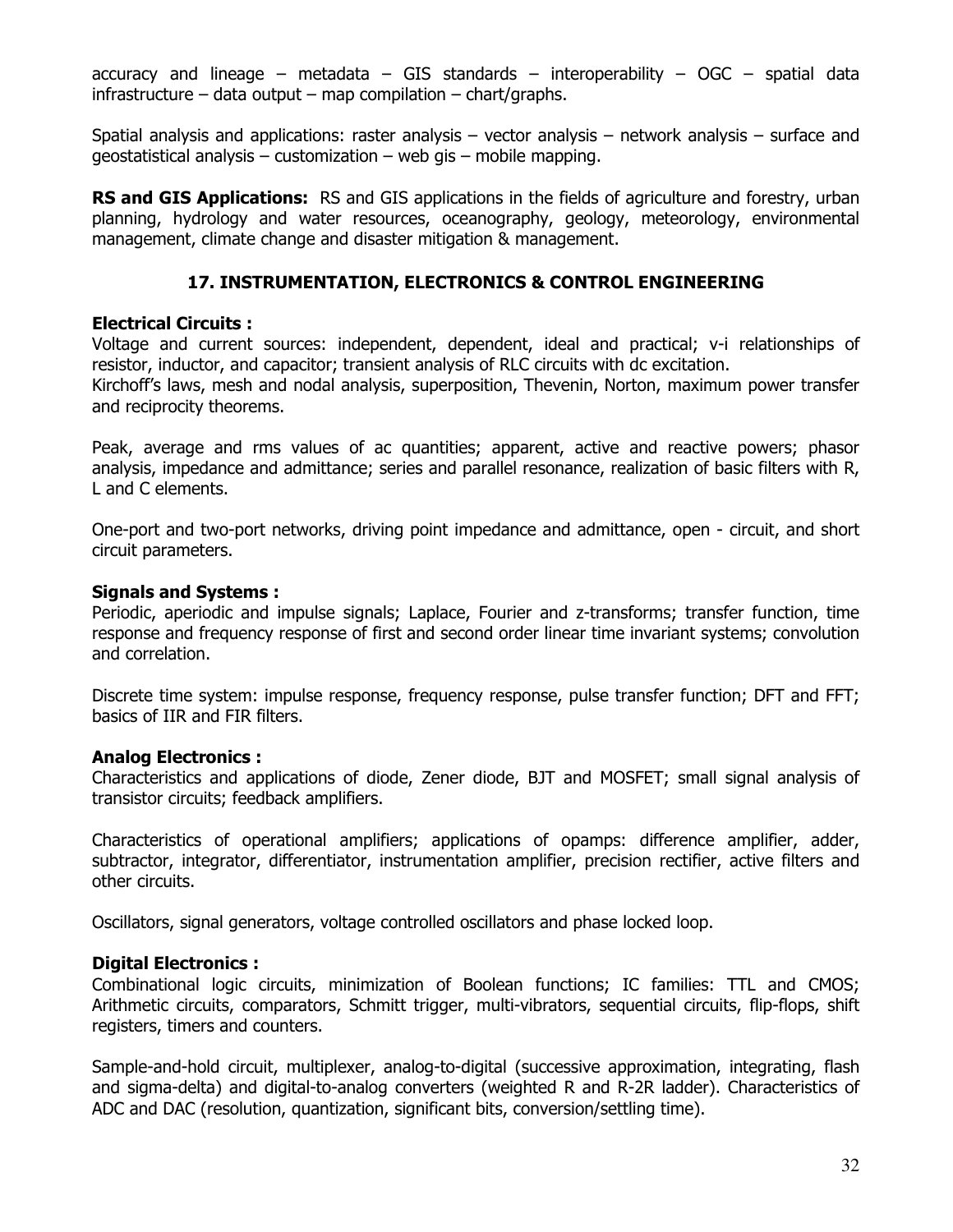8-bit microprocessor and microcontroller: applications, memory and input-output interfacing; basics of data acquisition systems.

#### **Measurements :**

SI units; systematic and random errors in measurement, expression of uncertainty, accuracy and precision, propagation of errors; PMMC, MI and dynamometer type instruments; dc potentiometer; bridges for measurement of R, L and C; Q-meter; Measurement of voltage, current and power in single and three phase circuits; true rms meters; instrument transformers; time, phase and frequency measurements; digital voltmeter and digital multi-meter; oscilloscope; shielding and grounding.

#### **Sensors and Industrial Instrumentation:**

Resistive, capacitive, inductive, piezoelectric, Hall effect sensors and associated signal conditioning circuits; transducers for industrial instrumentation: displacement (linear and angular), velocity, acceleration, force, torque, vibration, shock, pressure (including low pressure), flow (differential pressure, variable area, electromagnetic, ultrasonic, turbine and open channel flow meters) temperature (thermocouple, RTD (3/4 wire), thermistor, pyrometer and semiconductor); liquid level, pH, conductivity and viscosity measurement.

#### **Analytical Instrumentation:**

Spectral methods of analysis: Spectro-Photometers, sampling systems, source detectors and applications; conductivity and pH meters; Chromatography; NMR & X ray spectroscopy; GM and proportional counters; Mass spectrometer.

#### **Communication and Optical Instrumentation:**

Amplitude and frequency modulation and demodulation; Shannon's sampling theorem; frequency and time division multiplexing; Digital Communication : PCM, DPC, amplitude, phase, frequency, pulse shift keying for digital modulation; optical sources and detectors: LED, laser, photo-diode, light dependent resistor and their characteristics; Basics of fiber optic sensing.

#### **Control System and Computer Control of Processes:**

Feedback principles, signal flow graphs, transient response, steady-state-errors, Bode plot, phase and gain margins, Routh and Nyquist criteria, root loci, design of lead, lag and lead-lag compensators, state-space representation of systems; time-delay systems; mechanical, hydraulic and pneumatic system components, synchro- pair, servo and stepper motors; on-off, P, P-I, P-I-D, cascade, feed-forward, and ratio controllers.

State models and state equations, controllability and observability, pole assignment.

Programmable logic controllers, SCADA, Distributed Control System and HART & Foundation Fieldbus.

### **18. LEATHER TECHNOLOGY**

**Pre Tanning Operations :** Hides & Skins – Histological characteristics structure of hides & skins defects – curing & preservation methods – Animal by products – soaking, unhairing, liming, deliming, bating, pickling, depickling and degreasing– Their objectives & principles involved. Biochemistry of collagen and other substances – chemicals & auxiliaries used in pre-tanning operations – General pretanning processes for manufacture of different types of heavy and light leathers - Process control in pretanning – Ecofriendly pretanning operations – Physical and chemical testing - Standards and quality control measures in pretanning. By products of animal and tannery operations.

**Tanning Operations:** Tanning materials – Vegetable, mineral and organic - their classification – chemistry & Technology of tanning materials & methods – characterization manufacture & analysis of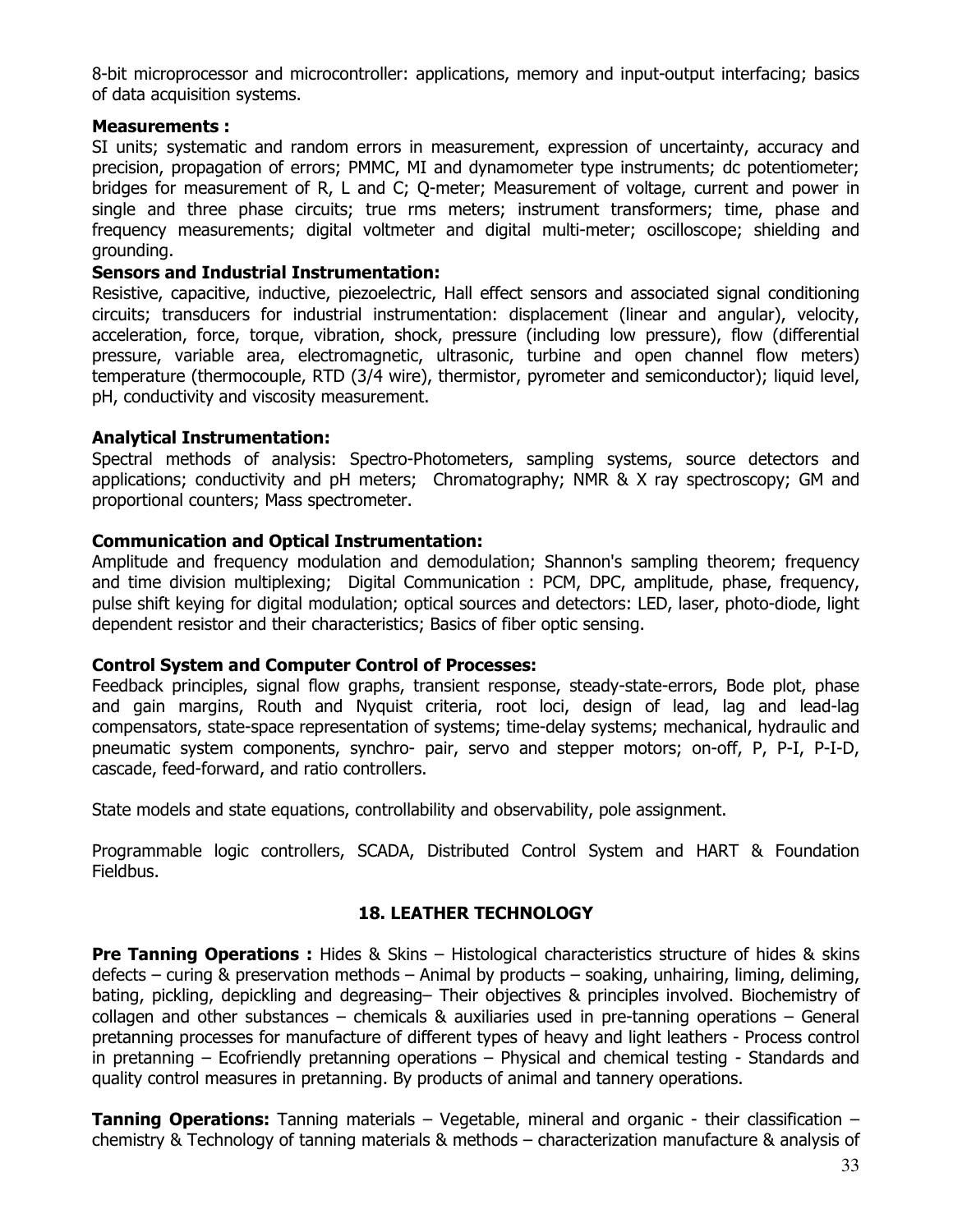various tanning materials. Theory & mechanism of vegetable, chrome, Aluminium, Zirconium, Iron, Titarium, Aldehyde, Oil and other organic tanning. Various unit operations involved in tanning processes their objectives & principles – cleaner processing options – Analysis & characterization of various types of leathers - Physical and chemical testing - Standards and quality control measures in tanning operations.

**Post Tanning and Finishing Operations :** Retanning, dyeing – fatliquoring and finishing operations – Their objectives & principles – chemicals used for the above unit operations – Syntans, fatliquors, dyes, dye-auxiliaries, pigments, acrylic and protein binders, wax emulsion, fillers, topcoats, NC, CAB lacquers and lacquer emulsions, feel modifiers, their nature & properties in finishing  $$ machinery & methods for post tanning and finishing operations – upgradation methods – chemical and physical properties required for various finished leathers – physical & chemical testing of finished leathers – Tannery Effluent treatment –Effluent treatment plant - Liquid and solid waste management.

Leathers & Leather Products : Various types of leathers - upper, sole, garment, leather goods, sports & specially leathers – their characteristics. Leather supplement and synthetics - Design & manufacture of footwear, leather goods & garments. Leather Economics and Industrial Management – Project feasibility reports – organization & management of leather sector – marketing & export of leather & products - Machines for leather products manufacture - mechanics & operation - IT applications for leather & product design. Professional Ethics and human values.

## **19. MATERIAL SCIENCE AND CERAMIC TECHNOLOGY**

Atomic structure and chemical bonding – crystal structure of materials – Miller indices of directions and planes – packing geometry in metallic, ionic and covalent solids – determination of crystal structures by X-ray diffraction – crystal growth techniques – imperfections in crystalline solids and their role in influencing various properties – Strengthening mechanisms – Diffusion: Fick's laws and application of diffusion in sintering, doping of semiconductors and surface hardening of metals.

**Metals and Alloys:** Solid solutions, Solubility limit, phase rule, binary phase diagrams, lever rule, intermediate phases, intermetallic compounds, iron-iron carbide phase diagram, heat treatment of steels, cold, hot working of metals, recovery, recrystallization and grain growth-microstructure, properties and applications of ferrous and non-ferrous alloys. Polymers: Classification, polymerization, structure, properties, processing and applications. Composites: properties, processing and applications of various composites. Nanomaterials: synthesis, properties and applications – Biomaterials – shape memory alloys.

**Mechanical Properties:** Modulus of elasticity, yield strength, tensile strength, toughness, plastic deformation, viscoelasticity, hardness, impact strength, creep, fatigue, ductile, and brittle fracture. Thermal Properties: heat Capacity, thermal conductivity, thermal expansion of materials. Electronic properties: concept of energy band diagram for materials – conductors, semiconductors and insulators, Electrical conductivity – effect of temperature on conductivity, intrinsic and extrinsic semiconductors. Dielectric properties and applications – Magnetic Properties: Origin of magnetism, paramagnetism, diamagnetism, antiferro magnetism, ferromagnetism, ferrimagnetism – domain theory of ferromagnetism – hysteresis – hard and soft magnetic materials – applications.

**Ceramic Raw materials:** Occurrence, properties and uses of clays, feldspar, quartz, sillimanite, bauxite, limestone, dolomite, magnesite, rutile, zircon. Synthesis, properties and applications of calcined alumina, mullite, silicon carbide, boron carbide, tungsten carbide, silicon nitride, boron nitrate, silicides, SiAION, cermet, Carbon compounds.

**Conventional ceramics:** Body formulation and preparation of tiles, sanitary ware, tableware,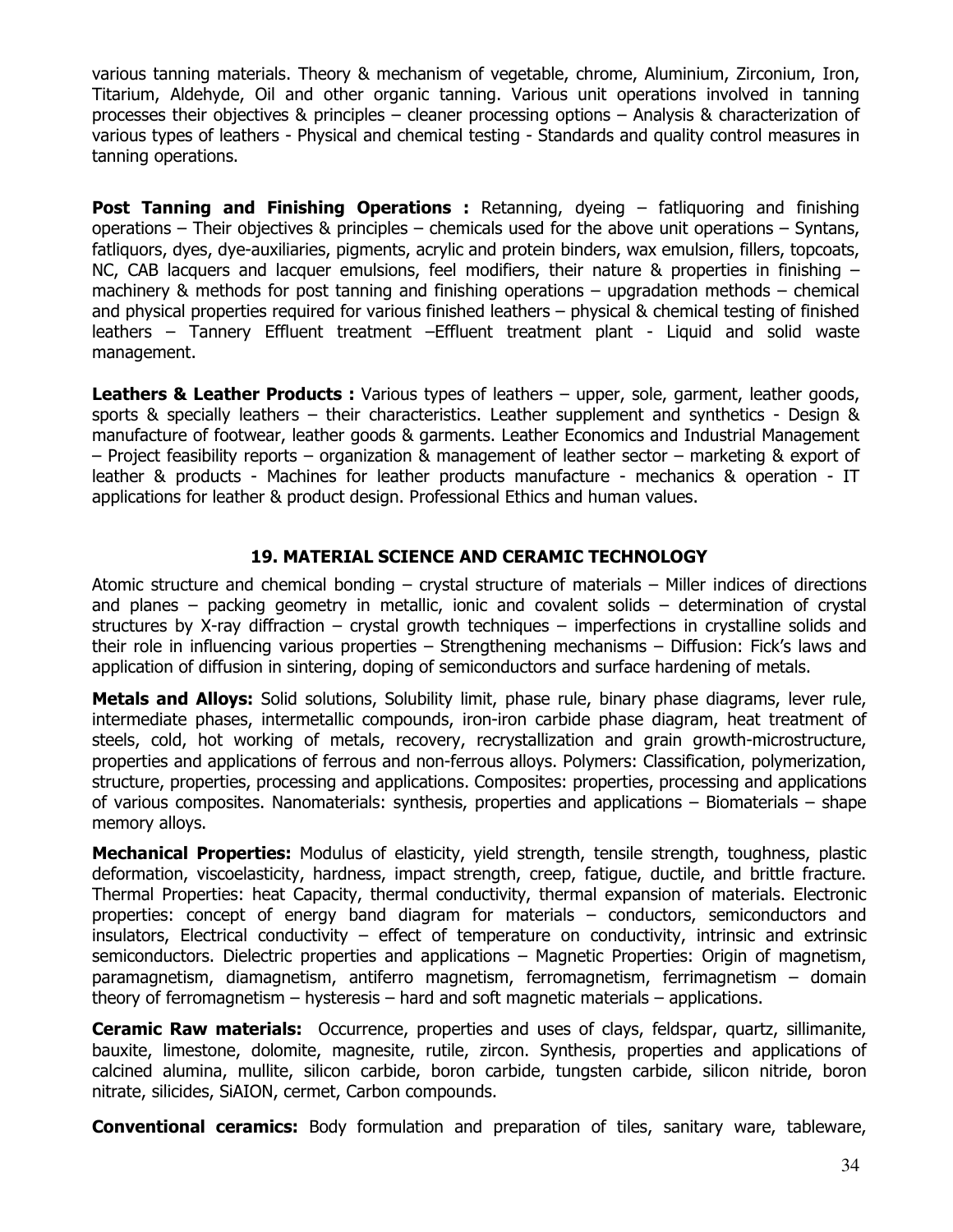insulators, stoneware products. Glaze raw materials, fritting process, glaze application methods, causes and remedies for glaze defects. Formation and structure of glass, glass batch preparation and melting annealing, special glasses. Different types of refractories, important refractory properties and applications. Coated abrasives preparation, types of bonds in bonded abrasives, different types of grinding wheels and grinding process.

**Special Ceramics:** Preparation and properties of glass fibers, alumina fibers, carbonaceous fibers, boron fibers. Composites with different matrices and their properties. Basic principle and fabrication of ceramic capacitors, ferroelectric ceramics, Magnetic ceramics, Varistors and fuel cells. Special coatings by PVD, CVD, plasma spray, dip coating, electro coatings. Calcium phosphate based and non calcium phosphate based bio-ceramic materials and their applications.

## **20. Pharmaceutical Technology**

## **BIOCHEMISTRY and MICROBIOLOGY**

Biochemistry: Cell, Enzymes, Nucleic acids, Carbohydrates, Proteins and Lipids. Microbiology: Introduction to Microbiology, Microscopy and staining techniques, Sterilization & Disinfection, Microbial Assay.

## **BIOTECHNOLOGY**

Fermentation methods and Fermenter design, Biopharmaceuticals, Types of immunity- humoral immunity, cellular immunity, Structure of Immunoglobulins, Hypersensitivity reactions, Immune stimulation and Immune suppressions. General method of preparation of bacterial vaccines and viral vaccines.

## **PHARMACEUTICAL TECHNOLOGY**

Introduction to dosage forms - Tablets, Parenterals, Suspensions, Emulsions, Suppositories, Semisolids, Capsules, Liquids, Stability of formulated products and Novel drug delivery systems. Biopharmaceutics and Pharmacokinetics-Bioavailability and Bioequivalence studies. Pharmaceutical engineering-Fluid flow, Heat transfer, Evaporation, Distillation, Drying, Size reduction and size separation, Filtration and Centrifugation.

## **INSTRUMENTAL METHOD OF ANALYSIS**

Theory, Practice, working and pharmaceutical applications of the following analytical techniques: UV Visible Spectroscopy, IR Spectroscopy, NMR Spectroscopy and other important absorption and emission spectroscopic techniques. Mass spectrometric technique. Conventional chromatographic techniques, Gas Chromatography, High Performance Thin Layer and Liquid Chromatographic techniques and recent advances in chromatography.

### **MEDICINAL CHEMISTRY**

Classification, mechanism of action, uses, Structure activity relationship of Cardiovascular, Anti-diabetic, Analgesics, CNS drugs and Anti-hyperlipidemic drugs. . Introduction to Drug Design, Various approaches used in drug design, physicochemical parameters used in quantitative structure activity relationship (QSAR), Pharmacophore modeling and Docking techniques.

## **21. PHYSICS**

**Mechanics, Heat and Sound** : Vectors – equilibrium - moment of a force – Newton's laws of motion – gravitation – work – energy – power – Impulse and momentum – collitions – recoil. Thermometry of thermal expansion – calorimetry and specific heats – transfer for heat – thermal process of matter - Law and processes of thermodynamics - Applications. Travelling waves – oscillations – spring – simple pendulum – forced oscillations – resonance – sound waves –Acoustic Phenomena and its applications- Doppler effect.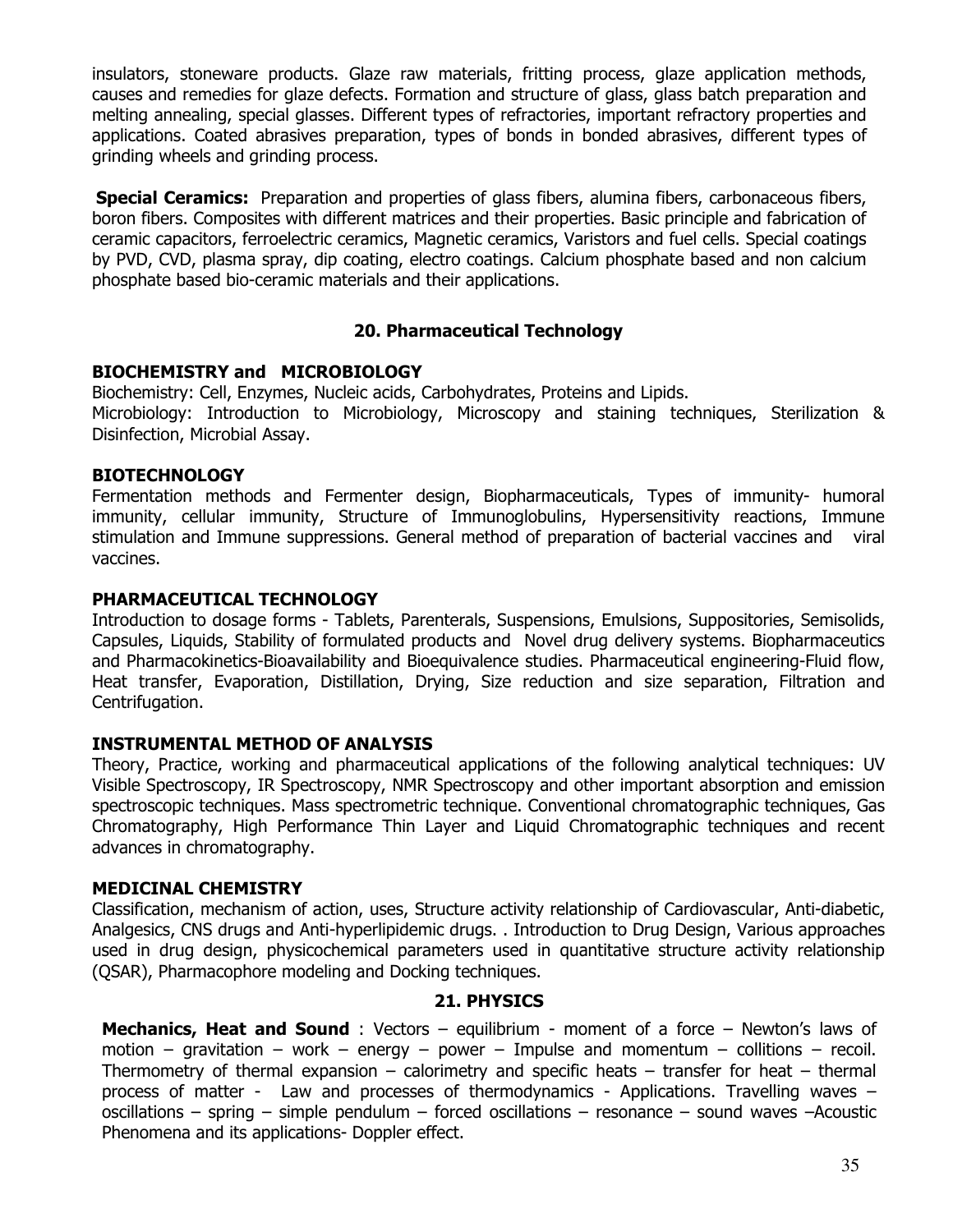**Light and Properties of matter** : The nature and propagation of light – reflection of refraction at plane surfaces – interference – diffraction – polarization. Elasticity – Stress-strain diagram  $$ hydrostatics – Pressure in a fluid – Pumps – Archimede's principle – Surface tension – Contact angle – Capillarity - hydrodynamics - Bernoulli's equation – Applications and viscosity – Poiseuille's law – Stokes law – Reynolds number.

**Electricity and Magnetism :** Coloumb's law – Gauss's law – Applications - electrostatic potential – capacitors – dielectrics - current – resistance – emf – Kirchoff's law – thermo electric effect – applications. Magnetism - magnetic effects of current – motion of charge particles in magnetic field – cyclotron – magnetic forces on current carrying conductor – Hall effect – electromagnetic induction – Faraday's law  $-$  Lenz's law  $-$  eddy current  $-$  Inductance  $-$  mutual and self inductance  $-$  magnetic properties of matters – diamagnetism – paramagnetism – ferromagnetism - domains– Hysteresis alternating current – circuits containing resistance, inductance or capacitance – transformer.

**Modern physics :** Emission and absorption of light – thermionic emission – photoelectric effect – atomic spectra - atom models – molecular spectra – dual nature of matter and radiation – nuclear structure – properties – natural radioactivity – nuclear stability - nuclear reactions – fission – fusion – fundamental particles – high energy physics.

**Solid State Electronics :** Structure and bonding in solids - properties of solids – semiconductors – intrinsic – extrinsic – PN junction – diode characteristics – Zenar diode – LED, laser diode – Photodiode – Transistor – action and characteristics – amplifier – oscillator – basic logic gates.

**Electron theory of solids:** Classical free electron theory – density of states- electron in a periodic potential – origin of energy band gap – electrical conductivity – thermal conductivity – Widemann-Franz law

**Dielectric and magnetic materials:** Different types of polarization – Internal field – Clausius-Mosotti equation- dielectric breakdown- applications of dielectric materials – Different types of magnetic materials – domain theory of ferromagnetism – hysteresis - hard and soft magnetic materials- applications of magnetic materials.

**Superconducting materials:** General properties of superconducting materials – Meissner effect – types of superconductors – Hi  $T_c$  superconductors- applications

**Nanomaterials:** Preparation – properties – applications – Carbon nanotubes.

### **22. PRINTING TECHNOLOGY**

**Prepress:** Principles of Graphic Design, Designing for Print Media, Package Design, Imaging Technology, Colour reproduction, Digital Prepress, Image carrier preparation for different Printing process, Quality control in Prepress, Electronic Publishing.

**Press:** Principles of Print Process, Principle and press configurations for commercial, Newspaper, Package, Digital Prepress and Press Consumables, Quality control in Press.

Post Press: Finishing operations for different jobs, Mail room operations, Print finishing machines, Print finishing Consumables, Converting operation for packaging, Surface finishing operation, Quality in post press operation.

**Printing and Packaging Materials:** Manufacturing of printing and packaging substrates – Properties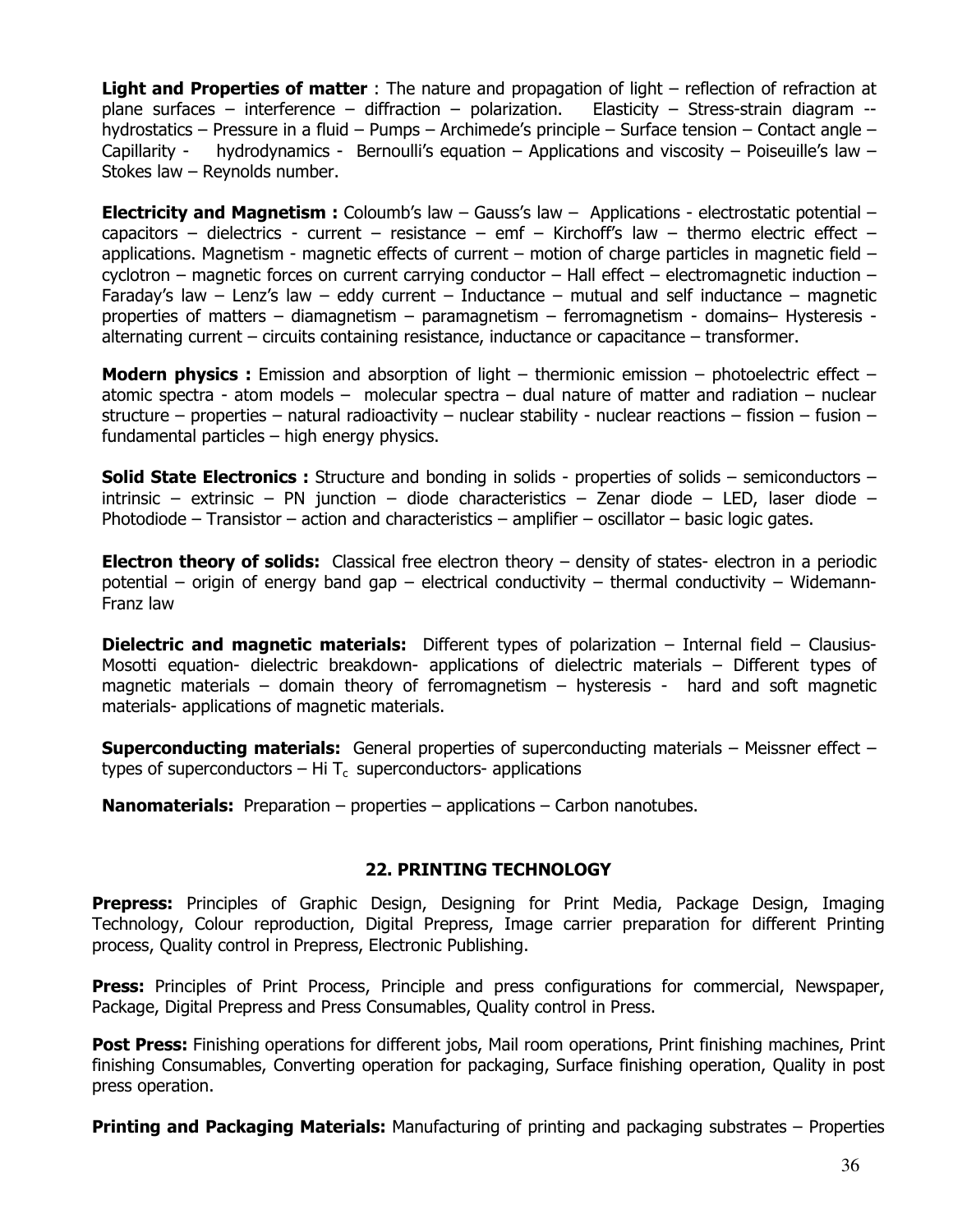and Testing, Printing Inks for major printing processes – Manufacturing properties and testing, Quality control aspects.

**Print Management:** Print operation Management, Cost estimation for various Printing jobs, Design Management, Financial, Quality and Maintenance, Management for Printing.

## **23. PRODUCTION AND INDUSTRIAL ENGINEERING**

**Basic Mechanisms and Elements of Design** : Mechanisms, Friction, Gearing and Cams, Balancing, Vibration, Fundamentals of Design, Design of Basic Machine Elements, Design of Mechanical drives, Design of Automotive components, Recent Advances.

**Casting, metal forming and metal joining processes** : Casting Processes, Welding Processes, Special Casting Processes, Testing of Castings & amp; Weldments - Fundamentals of Metal Forming, Forging and Rolling, Extrusion and Drawing Processes, Sheet Metal Forming Processes, Recent Advances, Mechanisms, Friction, Gearing and Cams, Balancing, Vibration, Fundamentals of Design, Design of Basic Machine Elements, Design of Mechanical drives, Design of Automotive components, Recent Advances.

**Tool Engineering, Machine tool operation, Metrology and Inspection** : Mechanics of Metal Cutting, Tool Material, Tool Wear and Tool Life, Gear Manufacture, General Concepts of measurements, Linear and Angular measurements, Measurement of Surface Finish Measuring Machines, Metrology of Screw Thread & amp; Gears, Computer Aided Inspection and Laser Metrology - Strength and rigidity of machine tool structures, Sideways, Spindles and spindle supports, Machine Tool Dynamics.

**Engineering Materials :** Introduction and Constitution of Alloys and Phase Diagrams, Heat Treatment, Ferrous and Non Ferrous Metals, Mechanical Properties and Testing, Welding and Foundry Metallurgy, Manufacturing Processes for Plastic, Mechanical, Chemical and Electro-chemical energy based processes, Electrical Energy based Waste Processes, Thermal Energy Process, Polymer Matrix Composites, Metal Matrix Composites, Ceramics Matrix Composites, Advances in Polymers & amp; Composites.

**Product and Process Design, Design of Jigs and Fixtures and Press Tools :** Product Design Concepts, Recent Advances, Process Planning, Estimating, Costing and Elements of Cost, Analysis of Overhead Expenses, Estimation of Costs for Forging, Casting and Welding, Estimation of Machining Time, Purpose Types and Functions Of Jigs and Fixtures, Jigs, Fixtures, Press working Terminologies and Elements of dies and Strip Layout, Design and Development of Dies.

**CAD/CAM and CIM**: Computer Aided Design, Computer Graphics, Geometric Modelling, Rapid Prototyping, Concept & amp; Programming of CNC machines, Robotics-anatomy and specifications, Automated production lines, GT and FMS.

**Operations Research**: Linear Programming, Transportation, Assignment CPM/PERT, Inventory Models, Decision Analysis, Game Theory, Waiting Line Models.

**Operations Management:** Concept of Productivity, Method Study and work measurement, Ergonomics, Forecasting, Aggregate Planning, Capacity Management, MRP, Production Activity Control, Estimation and Costing, Costing Methods.

**Quality, Reliability and Maintenance** : Quality Concepts, Total Quality Management and Six Sigma Concepts, Statistical Process Control, Process Capability Analysis, Acceptance Sampling, Reliability Concepts, Failure Data Modeling, Reliability Prediction and Modeling, Maintenance Concept, Maintenance Models, Total Productive Maintenance.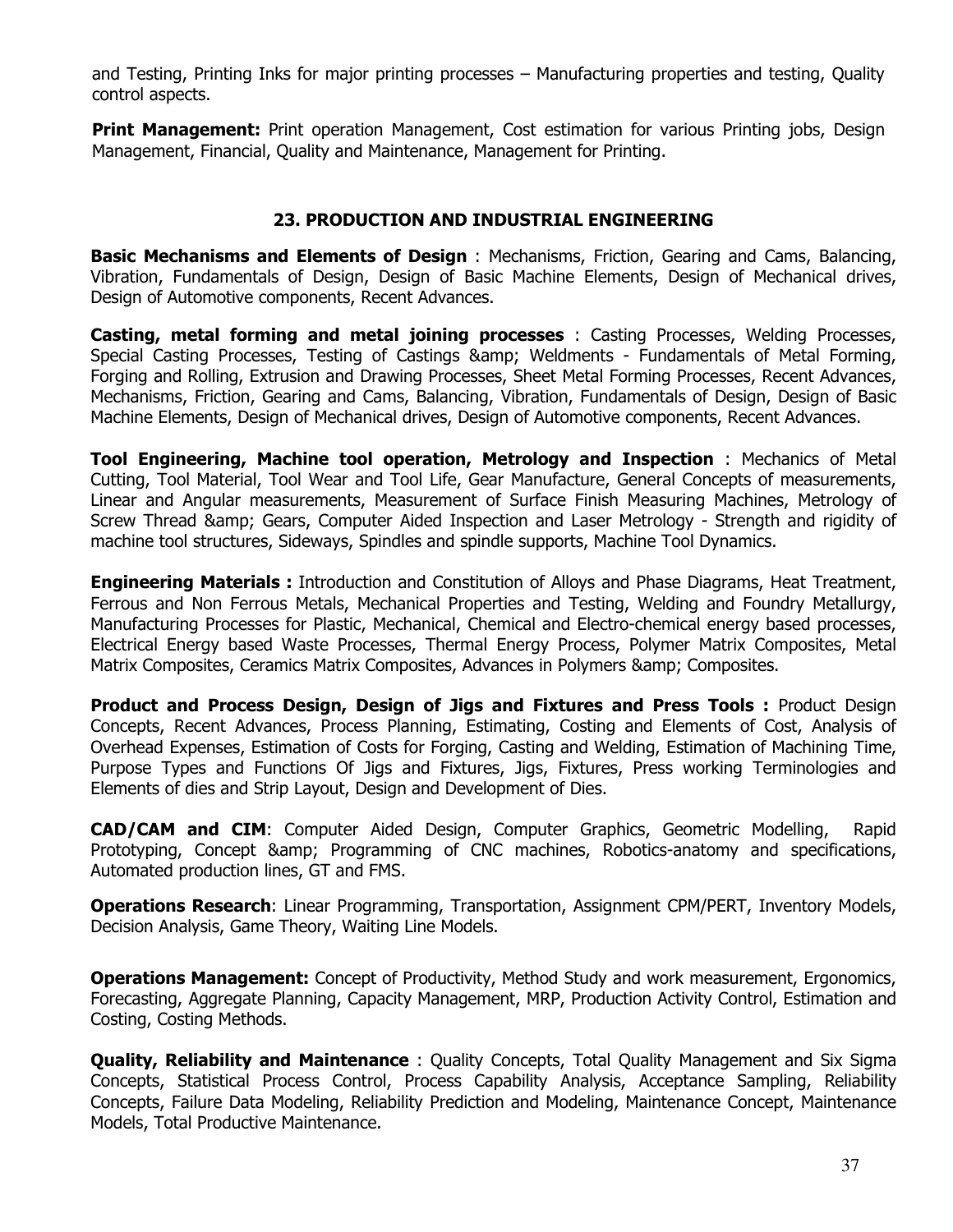## **24. SOCIAL SCIENCES**

**Geography:** Settlement geography-rank-size relationship, urban environment- physical and social, regional delimitation, central place theory, urbanization in India and Tamilnadu, relationship, concept and types of region, regional development planning in India, globalization and economics reforms and competitiveness.

**Sociology :** Social institution, society, community, social roles, norms, status, values, social structure in India, social change and its relevance to economic development, urbanization as a way of life, social problems of developed and developing countries, impact of urbanization on society and rural development, impact of IT industry on society and development.

**Economics :** Agglomeration economics- internal, external and urbanization economics, economic base of cities- meaning, types of economic base and methods of identifying economic base, multiplier concept, and approaches of development, Indian national economy –five year plans, environmental economics, economic geography of India. Land economics and industrialization policy, SEZs, IT, ITES industries

**Social work:** Role of social worker and NGO's in development – community, rural, social, and national level; public participation in developmental framework- city, regional, and national level, awareness programme on policies, counseling- rational emotive therapy, behavior modification therapy, family counseling, group work- treatment group, task group, community work- rural and urban community developments/micro credit/micro finance\SHGs.

## **25. TEXTILE TECHNOLOGY**

**Fibre Science and Technology :** Cotton varieties and their properties; silk – pre and post cocoon operations; varieties of silk and their properties; varieties of wool and their properties; properties of other natural fibres.

Production and properties of viscose rayon and other regenerated fibres.

Requirements of fibre forming polymers; structural principles of polymeric fibres; fluid flow during spinning; technology of melt, wet, dry, dry jet wet, liquid crystal and gel spinning of polymeric fibres.

Production, properties and applications of PET polyester, nylon 6, nylon 66, polyacrylonitrile and polypropylene.

Spin finishes; drawing; heat setting; crimping and texturisation; tow to top converters and tow to staple converters.

Structural investigation of fibres; study of moisture absorption, tensile behaviour, torsional rigidity and flexural rigidity, and optical, frictional, electrical and thermal properties of fibres.

**Yarn Engineering:** Yarn numbering systems- direct, indirect and conversions.

Description and working of short staple spinning machinery - blow-room machinery, card, comber preparatory machines, comber, draw-frame, speed-frame, ring-frame; calculation of process parameters and process efficiencies; production calculations.

Methods of mixing and blending; two-folding of yarns; two for one twist principle; man-made fibre processing.

Principle and details of yarn formation in condensed yarn spinning, rotor spinning, friction spinning, air-jet spinning and other new spinning systems; structure of yarns produced from different spinning systems. Control of waste, productivity and quality.